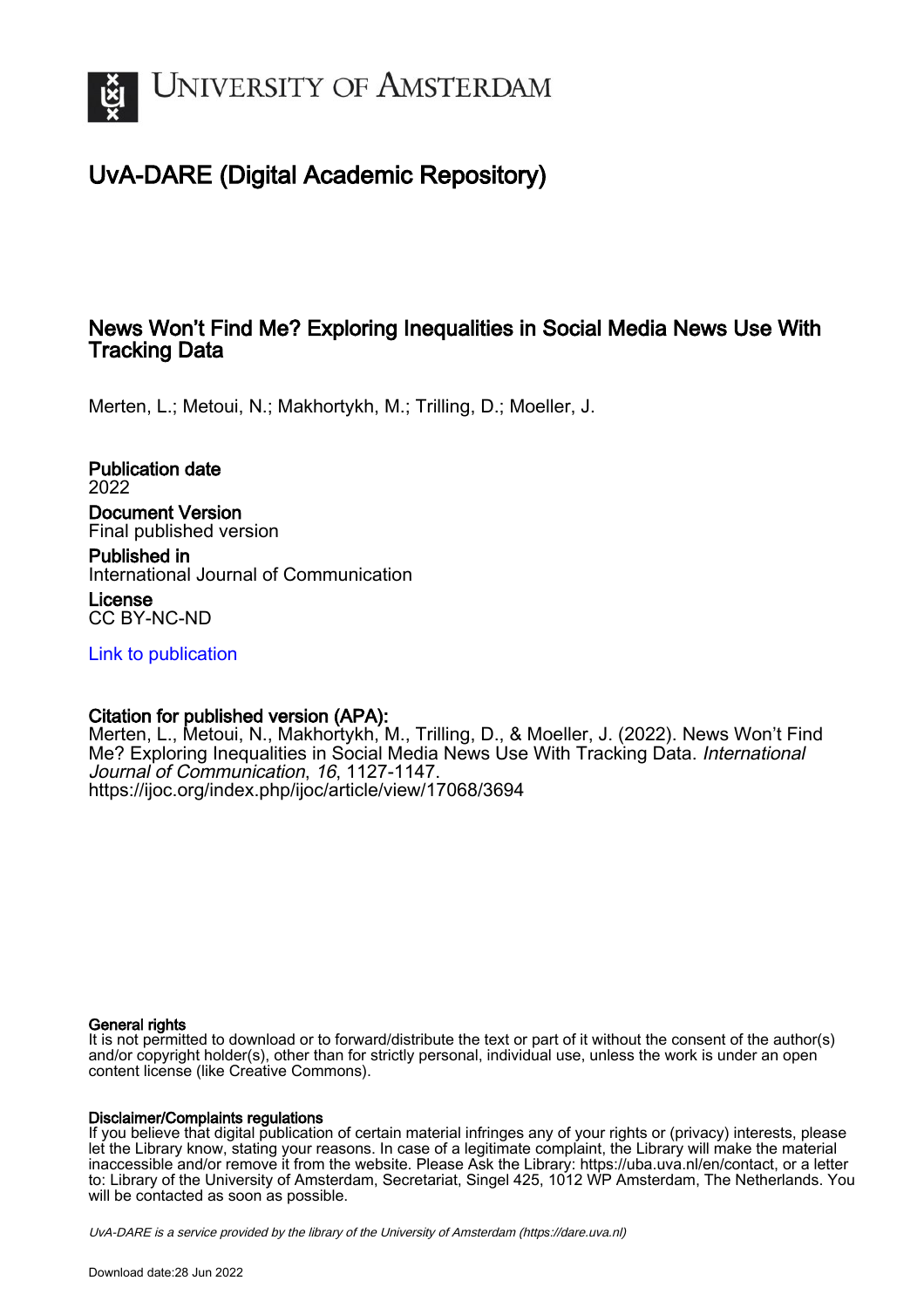International Journal of Communication 16(2022), 1127–1147 1932–8036/20220005

## **News Won't Find Me? Exploring Inequalities in Social Media News Use With Tracking Data**

#### $LISA$  MERTEN<sup>1</sup>

Leibniz-Institute for Media Research | Hans-Bredow-Institut, Germany

## NADIA METOUI Delft University of Technology, The Netherlands

#### MYKOLA MAKHORTYKH University of Bern, Switzerland

## DAMIAN TRILLING JUDITH MOELLER University of Amsterdam, The Netherlands

The rise of news content on social media has been accompanied by a hope that people with lower socioeconomic status and less interest in political affairs would be "accidentally" exposed to news. By combining tracking and survey data from a Dutch online panel (*N* = 413), we analyze how political interest, income, and education influence social media news exposure and consumption. Higher levels of political interest are associated with higher amounts of news exposure on Facebook and more news items consumed via social media. Users engage less often in news-related follow-up behavior after consuming news items via social media than after consuming news items referred via news websites. If social

Lisa Merten: l.merten@leibniz-hbi.de Nadia Metoui: n.metoui@tudelft.nl Mykola Makhortykh: mykola.makhortykh@unibe.ch Damian Trilling: d.c.trilling@uva.nl Judith Moeller: j.e.moller1@uva.nl Date submitted: 2020-12-20

 $1$  This work makes use of the Longitudinal Internet Studies for the Social Sciences panel administered by CentERdata and was supported by the European Research Council, ERC-Grant No. 638514, and the Research Priority Area of the University of Amsterdam. The authors wish to thank Natali Helberger and Claes de Vreese as principal investigators of the Personalized Communication project, as well as Robbert Nicolai van de Velde, Balazs Bodo, Bram van Es, Nadine Bol, Kristina Irion, and Frederik Zuiderveen-Borgesius, who all contributed to the tool we used to collect the data. We thank Marc Kushin for language editing and Cornelius Puschmann, Uwe Hasebrink, the editors, and the reviewers for their insightful and constructive feedback on earlier versions of this article.

Copyright © 2022 (Lisa Merten, Nadia Metoui, Mykola Makhortykh, Damian Trilling, and Judith Moeller). Licensed under the Creative Commons Attribution Non-commercial No Derivatives (by-nc-nd). Available at http://ijoc.org.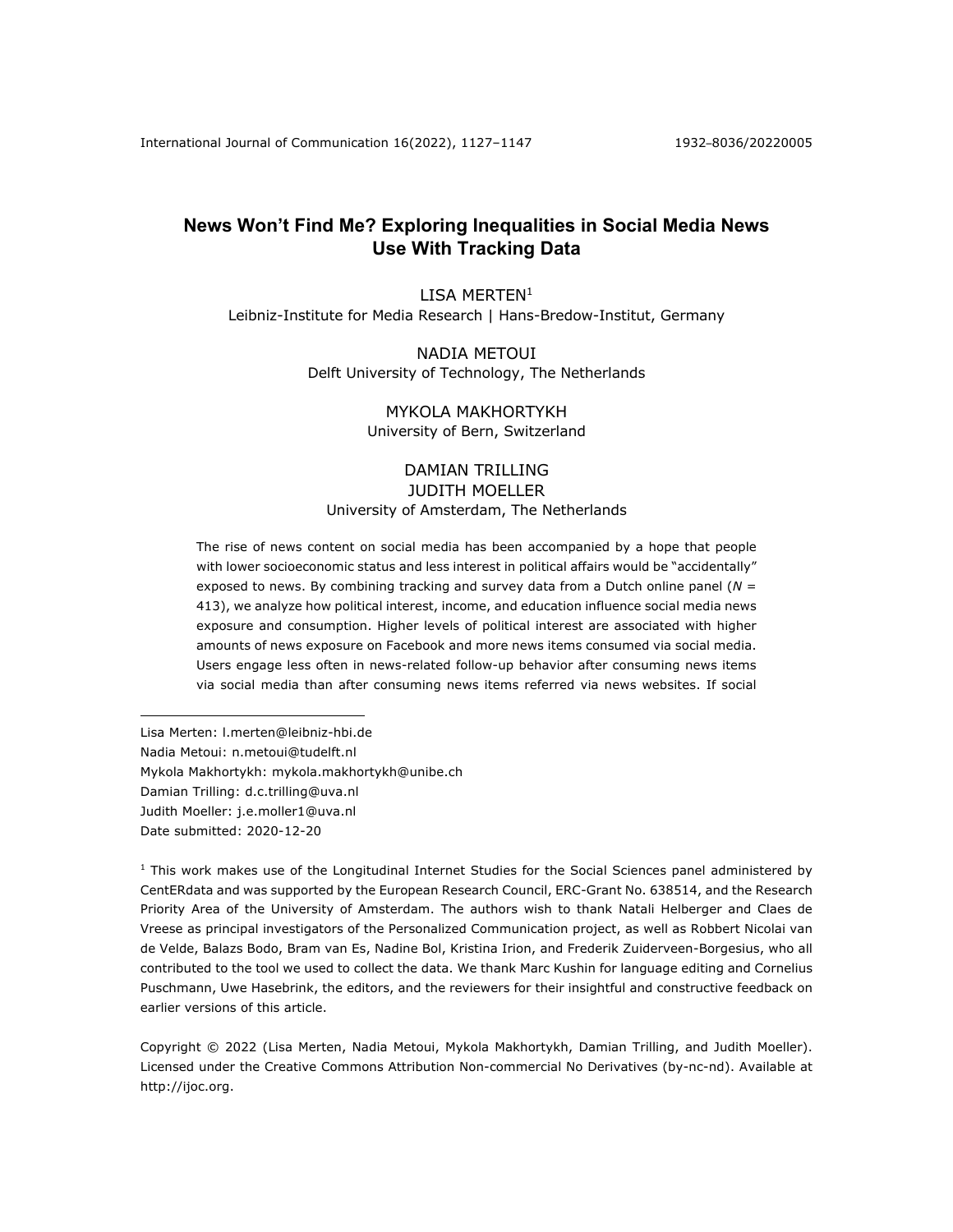media news use seems to occur particularly for those who are already interested in current affairs and makes follow-up consumption less likely, the specificities of the social media ecosystems might accelerate rather than level inequalities in news use.

*Keywords: social media, news consumption, political interest, computational methods, survey, digital divide*

Individuals privileged in terms of education and income and those already interested in current affairs and politics are more likely to consume and learn from traditional news (Lecheler & de Vreese, 2017). The widening of media choice in post-broadcast democracies further increases inequalities in the use of news media, leading to larger inequalities in knowledge of politics and current affairs among different groups in society (Dahlgren, 2019; Prior, 2007).

The rise of social media platforms as a means of news distribution and reception was initially hailed by some as a mitigating factor: They were thought to facilitate ample opportunities for incidental news exposure or trap effects. Seeing news content on social media would allow particularly "less attentive citizens" (Bode, 2016, p. 29) who would not otherwise engage with news to stumble upon information on current affairs without actively searching for it. Through this kind of incidental news exposure, motivational gaps in (online) political participation can be narrowed (Boulianne, 2018), learning opportunities could be facilitated (Bode, 2016), and the diversity of viewpoints seen might be increased (Fletcher & Nielsen, 2018). However, exposure to news on social media is determined by its visibility in a personalized newsfeed, curated by users and algorithms. Kümpel (2020) and Thorson (2020) have pointed to systematic differences in those who receive news incidentally or intentionally in their newsfeeds and those who do not. Both authors link these findings to research on digital use divides.

Most of the scant empirical work on the exact level of visibility and the differential use of news within social platforms relies on self-reported data, which are prone to overestimating news consumption, especially in comparison with other online activities (Guess, 2015). In particular, politically interested individuals overestimate their news-related activities on Facebook (Haenschen, 2019). In this study, we explore whether social media news use is mitigating or further amplifying the divide in news use by combining tracking and survey data. We specifically analyze differences in social media news exposure and consumption related to political interest, education, and income. Our unique approach to data collection and analysis allows us to compare the consumption of news items accessed via social media with news items consumed via news websites. Before proceeding to examine the data, we discuss how the dynamics of digital divides and filtering processes on social media platforms might influence social media news exposure and consumption.

#### **Inequalities in (Online) News Use**

With the rise of digital technology, an inequality in digital news consumption has been conceptualized as a "digital divide" (e.g., Hargittai, 2002). Whereas early studies focused on the gap between "those who have access to digital technologies and those who do not" (Hargittai, 2002, p. 822),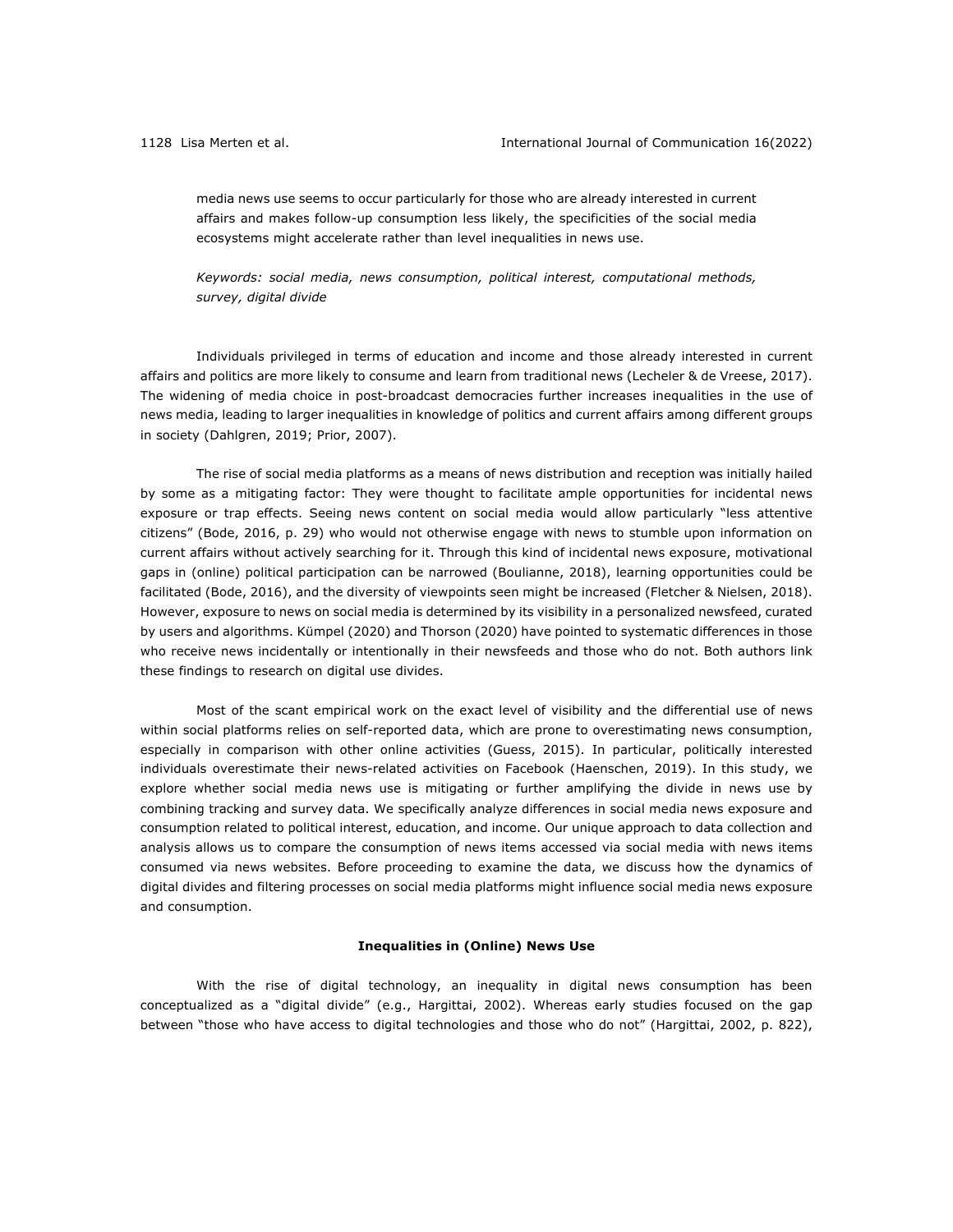more recent work examines differences in practices and literacy: Wei and Hindman (2011) demonstrated that the effect of educational level on information-oriented versus entertainment-oriented Internet use is actually greater than the effect of educational level on access to the Internet itself. These inequalities in access and practices translate into differences in outcomes, in particular differences in political knowledge, as explained by the knowledge gap hypothesis (Tichenor, Donohue, & Olien, 1970).

The antecedents of the widening news usage and knowledge gap online are more controversial than the existence of such disparities. It can be argued that inequality in information exposure is a consequence of factors at the level of the individual, such as political interest and education (Strömback, Djerf-Pierre, & Shehata, 2013), and contextual factors, specifically the availability of media content. If a greater variety of individual use patterns is possible, educational background and motivational status are more relevant for the choice of content leading to a greater potential for digital inequality (Prior, 2007). Conversely, this argument implies that before today's diversified media environment, television and newspapers were able to "trap" media users with low interest in politics into exposure to news and that a high-choice environment such as the Internet may not be as effective in trapping audiences that would rather avoid news (see Mahrt, 2019, for a summary). Empirical research does not unequivocally support this assumption (e.g., Trilling & Schönbach, 2015).

From a sociological perspective, the origins of the news gap can also be understood as a consequence of the expression of social class or "socially inherited taste palettes" (Ohlsson, Lindell, & Arkhede, 2016, p. 3). Referring to Bourdieu's (1984) notion of cultural consumption as structured by social class, Lindell (2018) and Ohlsson and colleagues (2016) argue that class is an important yet largely overlooked variable affecting the fragmentation of online news consumption and that overlaps in online news preferences and practices are strongly linked among citizens with similar economic, cultural, and social capital. Since different groups form altogether different news repertoires, these news practices and preferences have the potential to solidify the positions of groups in the social structure (Bourdieu, 1984; Lindell, 2018). To better understand inequalities in social media news use, we incorporate not only political interest as a motivating factor and education as both an ability-related factor and indicator of cultural capital, but also include income as an indicator of economic capital. Income can also be a relevant factor in online news consumption merely concerning access because of the rise of paywalls.

Regardless of the exact causes of the news gap, inequalities in knowledge tend to lead to exclusion from social resources and inequalities in political participation (Delli Carpini & Keeter, 1996). Major group differences in terms of news use and political participation might pose risks to the very foundations of democratic societies that rely on equal participation and representation among all social groups (Habermas, 1989). The emergence of social media platforms as part of a relatively low choice online environment thanks to their algorithmic filtering functions was seen as an opportunity to level divides in news use (Bode, 2016).

#### **News Divides on Social Media**

Information intermediaries such as social networking platforms are considered main drivers for incidental news exposure (Newman et al., 2021). Yet recent studies indicate that the influence of incidental exposure is not universal. Maybe only those already interested in politics benefit from accidentally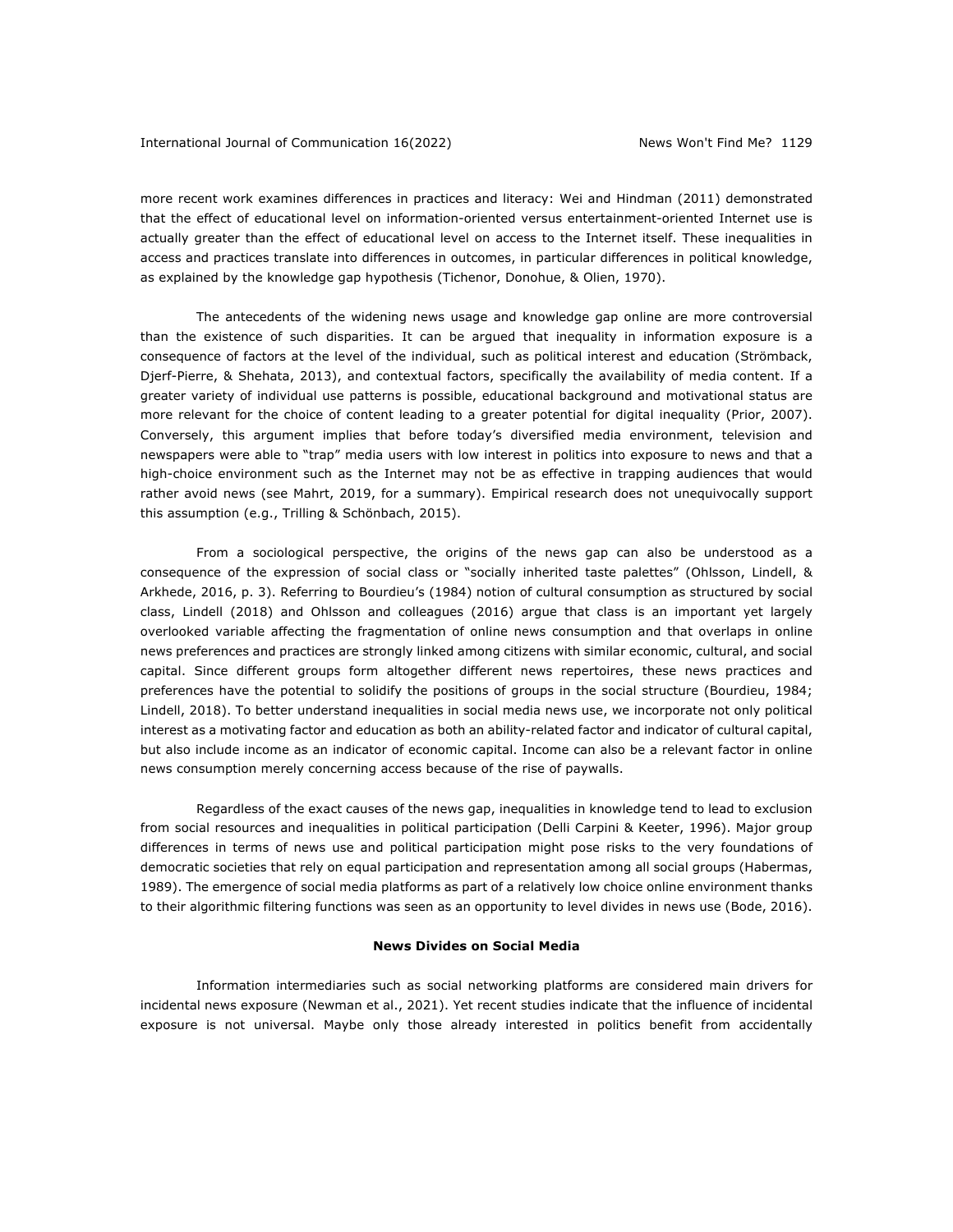encountering news on social media. Woo-Yoo and Gil de Zúñiga (2014) demonstrated that highly educated U.S. citizens who often used Facebook to read political content knew more about current affairs and political structures than similarly educated users with less Facebook usage. However, lower educated users who used Facebook for news were frequently found to be even less knowledgeable than similarly educated users who did not use Facebook for news very often. For users with low political interest, exposure to incidental news on Facebook may even lead to an illusion of knowledge rather than factual knowledge (Feezell & Ortiz, 2021).

These results are especially disconcerting in light of research related to source replacement effects. The belief in being informed via social media without having to actively search for news ("news-finds-me" perception) can decrease news consumption outside of social media (Gil de Zúñiga et al., 2017, p. 105). Overall, social media do not appear to be particularly useful tools for compensating inequalities in news use via incidental exposure.

Because of the hyperlinked architecture of social media, being exposed to a news story does not equate to actually consuming, processing, or retaining its content. To examine social media news environments in terms of their gap leveling potential, a distinction between the mere exposure and the actual consumption of news content is necessary and possible with digital trace data. We distinguish between (1) mere social media news exposure as in seeing a link to news content in the Facebook newsfeed; (2) the actual consumption of news content as in clicking on a link to a specific news item; and then (3) explore follow-up news consumption after the first piece of news content. We argue that motivational and sociodemographic factors can contribute to news gaps at all three stages and ask how these factors might play out differently from other forms of news use because of the specific characteristics of social media platforms.

#### **Inequalities in Social Media News Exposure**

The emergence of social media was seen as a chance to overcome a gap in news use because they are online news spaces that are attended more equally than news websites by citizens with differing levels of education, income, and political interest. Kalogeropoulos and Nielsen (2018) found that individuals in the United Kingdom with lower socioeconomic status are significantly less likely to access news via news websites. However, they found no differences regarding the likelihood of relying on distributed forms of discovery for news on social media. But, even though access to social media might be more balanced than it is through news websites, the algorithmically filtered news streams on those platforms differ fundamentally from news websites curated by editors where a (largely) uniform newsfeed is still the norm. Not everybody is afforded equal opportunity to come across news in algorithmic media environments.

Since the multitude of algorithms shaping social media newsfeeds is not made public, identifying factors determining the inclusion of news within the newsfeed is challenging. However, some basic algorithmic functionalities are known from instances of professional communication and patents related to the platforms (DeVito, 2017). First, users create deliberate signals themselves through *personal curation or customization* by following specific (news) accounts or adjusting their newsfeed settings to see more or less content from one source and, therefore, predetermining the chance of news exposure independent from their social contacts (Merten, 2020a).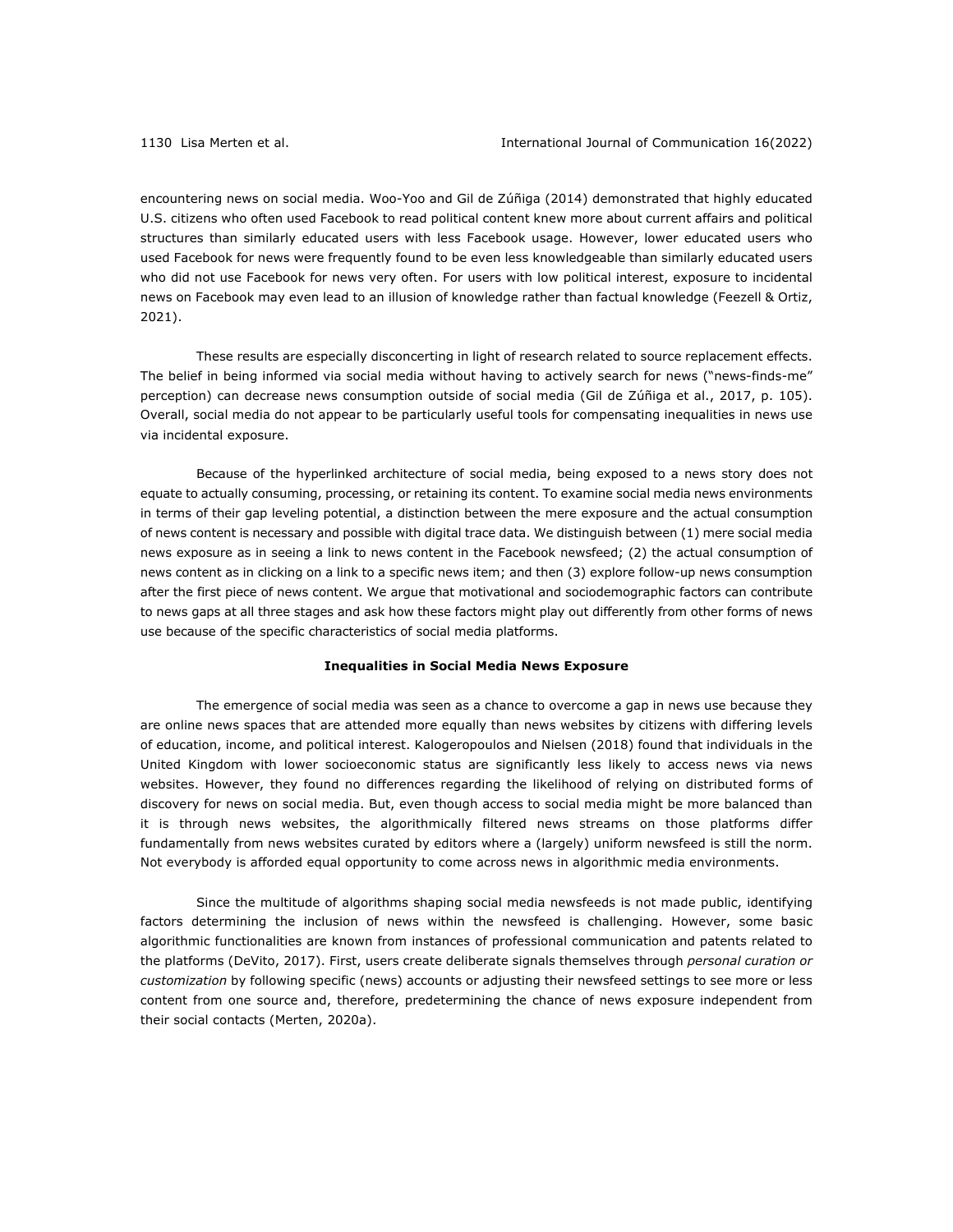Second, previous *interactions with news content* on platforms such as clicking on articles or sharing items can determine a categorization as interested in news by the newsfeed algorithms and, therefore, news exposure. Thorson, Cotter, Medeiros, and Pak (2019) found that respondents with high levels of education and political interest and income were more likely to be algorithmically classified as interested in politics or news for potential advertisers. Such users are then more likely to self-report exposure to content related to news and politics in their feeds (Thorson et al., 2019). These results suggest that the amount of news exposure on Facebook is also dependent on inferences made by the platform on user behavior and characteristics. The inferences and classifications based on previous behavior cannot only be used by the social media platforms to customize the newsfeed and to suggest additional news-poor or news-rich accounts to follow and groups to join. But news organizations can also directly promote individual articles or target users with other content based on their information on user interests that they get from the platform that could increase an individual's social media news exposure.

Third, we know that, at least for Facebook, the interactions with news content by the *social contacts* of the user (sharing, liking, commenting on news content) are prioritized in the newsfeed (Mosseri, 2016). Previous research has shown that individuals tend to associate and maintain connections with those with similar socioeconomic status (McPherson, Smith-Lovin, & Cook, 2001), political interest, and activity (Knoke, 1990). Social media users who exhibit certain characteristics are more likely to be in contact with similarly oriented individuals on the platforms (Aiello et al., 2012) and should therefore display similar behavior related to news content.

Finally, content on social media is prioritized based on interactions with news content by the overall platform population (*collaborative filtering*, see e.g., Kabiljo & Ilic, 2015). This implies that users are recommended content that other users who share similar characteristics and online behavior have engaged with. For example, if a user engages with a lot of content about a television show and other fans of that show rarely click on news, that user may also see less news.

These dynamics of personal, algorithmic, and social news curation (Thorson & Wells, 2016) can lead to an accumulation of signals that signify either news interest or a lack thereof on the social media platform. We assume that users with higher SES and political interest are more likely to display news-related behavior on social media, have social contacts with interest in news, and are categorized as news-savvy by the site's algorithms and therefore hypothesize:

*H1: Users with higher levels of (a) political interest, (b) education, and (c) income have higher levels of news exposure on Facebook than users with lower levels of political interest, education, and income.*

#### **Inequalities in Social Media News Consumption**

Even though exposure to news is a prerequisite, most benefits of social media news exposure rely on the actual consumption and processing of news (Oeldorf-Hirsch, 2018). Even if all users had the same opportunity to consume news on social media because of equal news exposure, the factors that prompt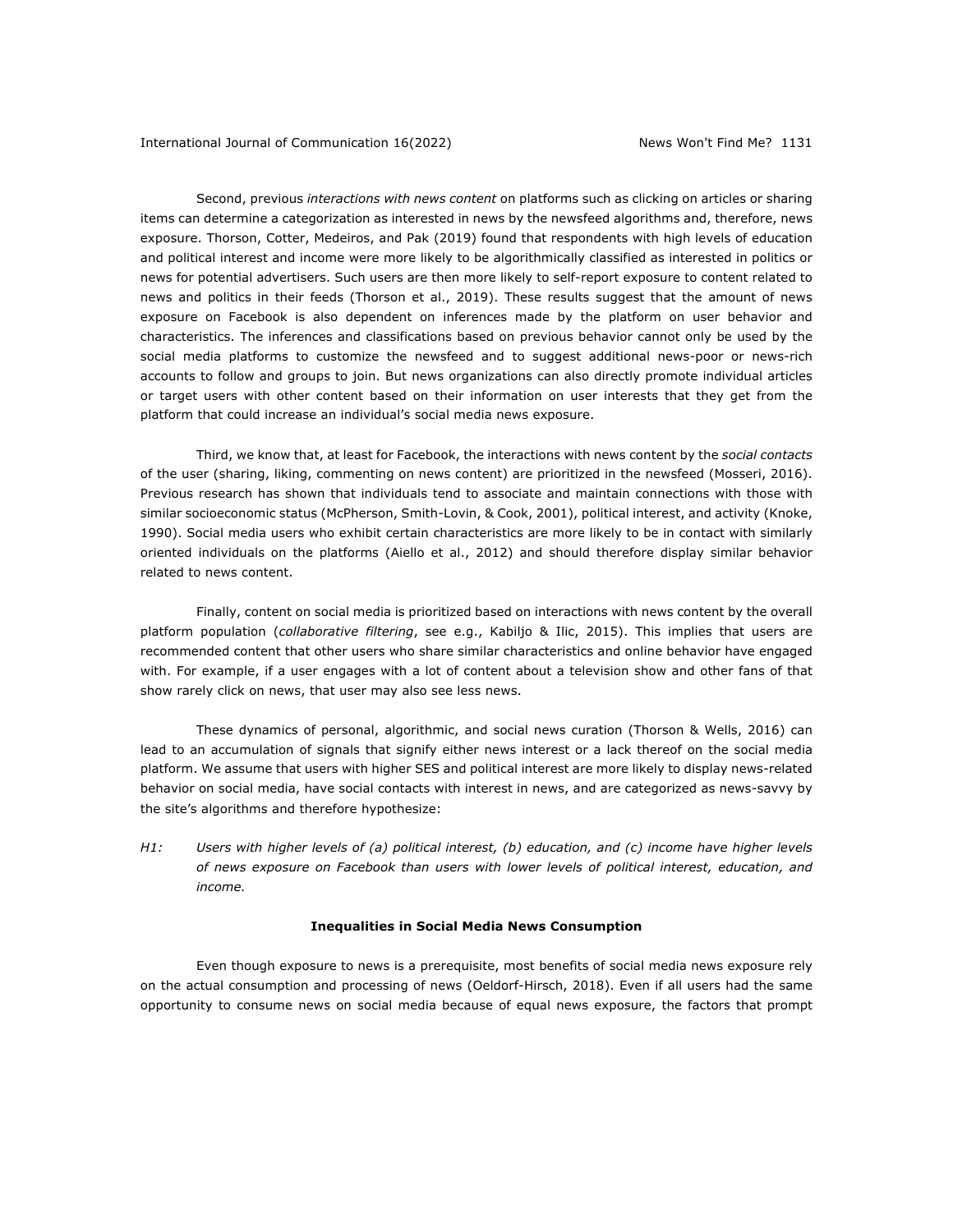individuals to engage with the content in their social media newsfeeds are highly dependent on thematic interest and social cues.

Similar to traditional media environments, there is evidence that individuals with high levels of political interest are more likely to consume news on social media in general. Karnowski, Kümpel, Leonhard, and Leiner (2017) and Kümpel (2019) identify topical interest as one of the strongest determinants on the intention to read news items and to seek out further information after seeing a news item on Facebook. Just like news exposure, the probabilities of actual news consumption on social media are in favor of those already interested in news who are also predominantly users with higher education, income, and political interest. If a news item on social media is recommended by close contacts, the likelihood of consumption also increases (Kaiser, Keller, & Kleinen-von-Königslöw, 2018). As an important heuristic for content selection, social cues from friends and family can even outweigh partisan selectivity (Anspach, 2017). Since users are more likely to interact and form strong ties with peers with similar socioeconomic backgrounds and interests, users with higher levels of education, income, and political interest are also more likely to receive social cues that motivate them to engage in news consumption.

*H2: Users with higher levels of (a) political interest, (b) education, and (c) income exhibit higher levels of news consumption on social media than users with lower levels of political interest, education, and income.*

One feature of social media platforms makes the influence of motivational factors on news consumption there more likely than on news websites: Social media news content is not exclusive but mixed with personal content from friends and family, sponsored posts, and other branded content. This fundamentally differs from the content offered within the website of a news organization, where the choice of non-news-related content is smaller. Individuals who visit news websites are already motivated for news consumption. The decision to engage with news content is happening at the stage of access to the website. Therefore, factors for news consumption such as political interest, education, and income should be relevant when measuring the probability of accessing news websites. On intermediaries such as social media, news content is debundled from its original sources and rebundled together with other content (Schmidt, Merten, Hasebrink, Petrich, & Rolfs, 2019). In general, news use is rather a by-product than the main objective of social media use (e.g., Newman et al., 2021). Motivational factors such as political interest become more relevant at a later stage in the pathway toward news. In a way, social media create the high-choice media environment dilemma as described by Prior (2007) for the mass media system in one newsfeed, with comparable consequences. Those with less motivation to engage with news are more likely to invest their time in other content. One could assume, therefore, that higher interest is necessary to actually choose the news items within the content mix of social media newsfeeds. We test whether political interest is not only an important predictor for news consumption on social media but also if the effect is larger than news websites.

*H3: The gap between users with higher levels of (a) political interest, (b) education, and (c) income is higher for news consumption after article exposure via social media than via a news website.*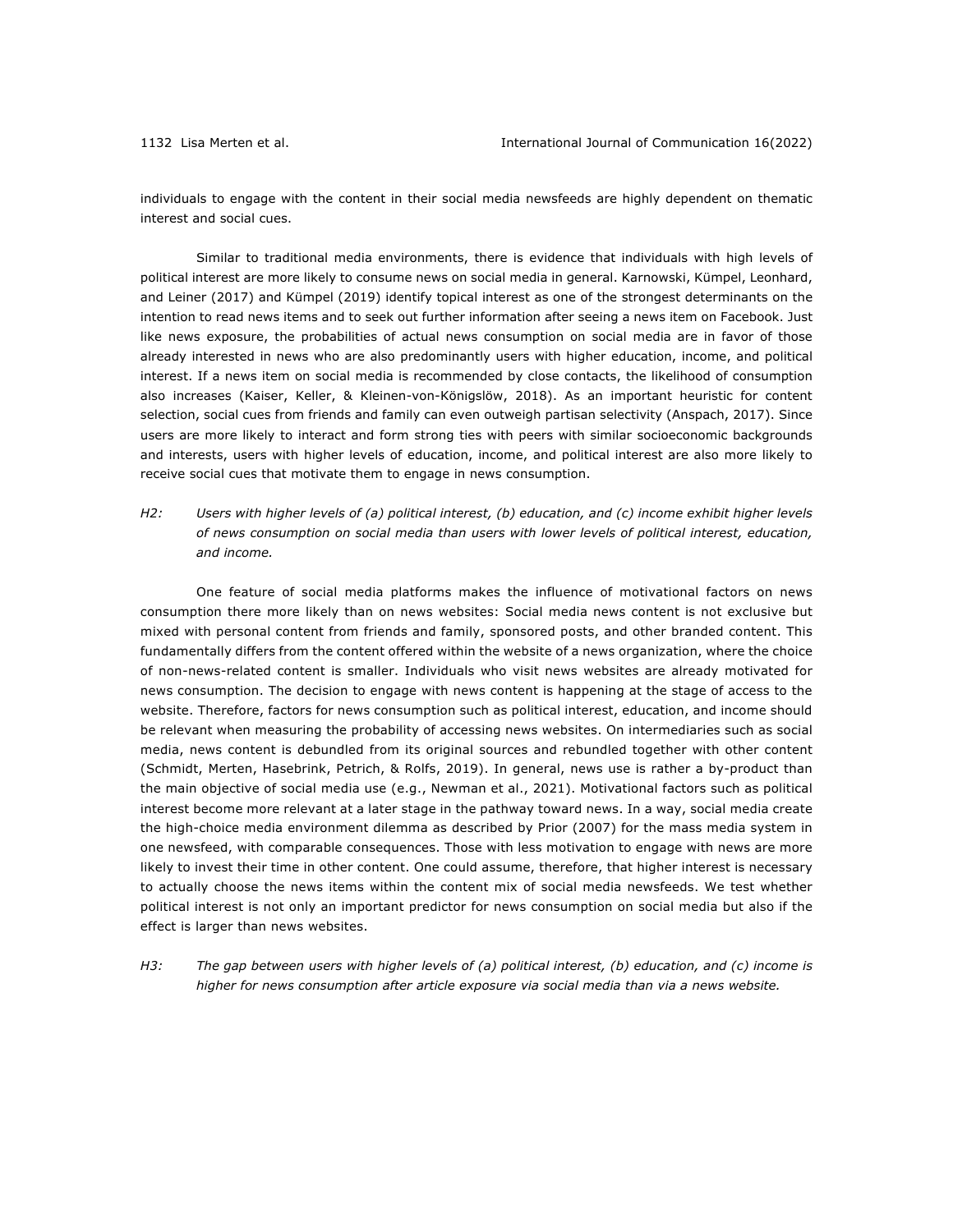International Journal of Communication 16(2022) News Won't Find Me? 1133

#### **Inequalities in Extended Engagement With News**

To understand possible news divides on social media, it is important to also examine how news exposure serves as a starting point for engagement beyond the consumption of a single news item. If news consumption via social media triggers a cascade of news-related behavior on the social media platform, further news consumption, or a more detailed information search, the information obtained during these more elaborate patterns of news consumption is more likely to be better retained and contextualized and stimulate knowledge gain (Eveland, 2001). Oeldorf-Hirsch (2018) found that participants who report engagement with news snippets on social media beyond mere exposure, such as liking or commenting and sharing, also report greater cognitive elaboration on news stories than those who do not engage with news content on Facebook and Twitter.

Our rich data set also allows us to test not only the actual reading or viewing of news content referred to via social media or a website but also behavior after the consumption of a single news item. To test Karnowski and colleagues' (2017) survey results on the influence of thematic interest on the intention to follow up news consumption with tracking data, we extend the model and measure not only which factors and pathways make consumption more likely but also which of those determine further engagement such as follow-up news consumption. Since, so far, few empirical studies have investigated determinants of information search and follow-up news reading after social media news exposure, our expectations are derived deductively. Political interest, education, and higher SES are positively related to news consumption. We therefore test if the inequalities observed in exposure and consumption extend to follow-up consumption.

- *H4: Users with higher levels of (a) political interest, (b) education, and (c) income have higher levels of follow-up news consumption on social media than users with lower levels of political interest, education, and income.*
- *H5: The gap between users with higher levels of (a) political interest, (b) education, and (c) income is greater for follow-up consumption after article exposure via social media than via a news website.*

#### **Method**

#### *Data Collection*

Individuals tend to overreport their use of online news websites (Guess, 2015) and cannot accurately recall the frequency of website visits (Revilla, Ochoa, & Loewe, 2017). To address this limitation, we combined survey data on individual characteristics with tracking data. Respondents were recruited via the Longitudinal Internet Studies for the Social Sciences (LISS) panel of CentERdata, which is based on a true probability sample of the Dutch population and were informed about the goals of the project, the extent of data collection and its privacy protection protocol (as well as the possibility to opt out at any time).<sup>2</sup> Seven hundred and twelve panel members were contacted, and 573 responded to the initial survey request.

 $<sup>2</sup>$  The sample composition is by and large representative of the Dutch population in terms of age, gender,</sup> and education level. See Table 4 in the supplemental material on OSF (https://osf.io/e8rf7/) for a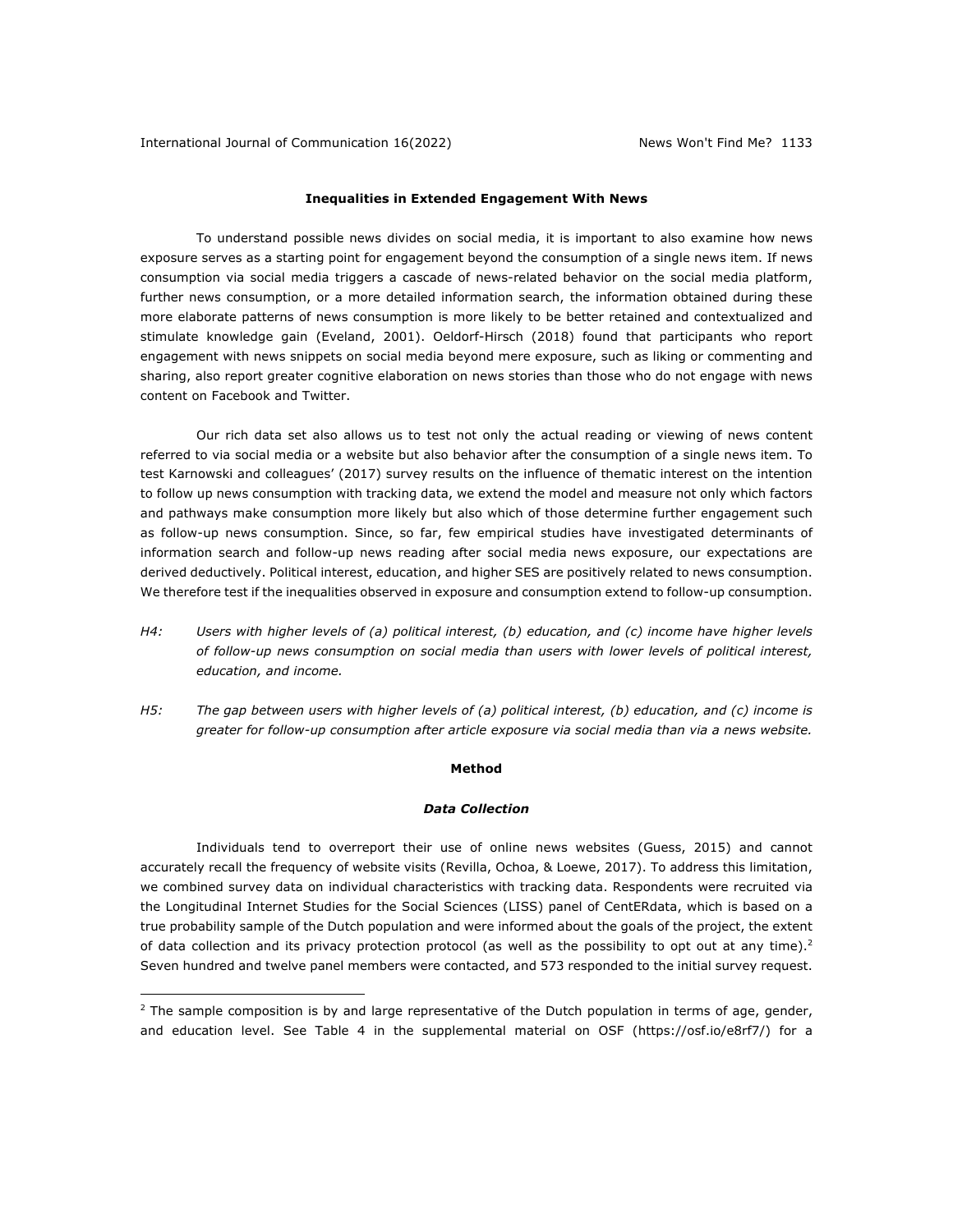The respondents installed a custom-built Chrome or Firefox plug-in that monitored their online activity on the device they used most, typically their main computer at home. However, it is perfectly possible that participants use multiple devices (e.g., a desktop and a laptop). Our estimations therefore present a lower bound, and it is possible that there are some services that participants use only on a device we did not track. The plug-in tracked all incoming and outgoing traffic for a predetermined set of 317 domain names (i.e., the allowlist). This allowlist was compiled by experts on the Dutch media system using audience reach data and covers all news websites that were featured among the 300 most used websites according to ALEXA data. The list also includes local, regional, international, and alternative news websites not listed by ALEXA, but known to the researchers.

All HTTP/HTTPS traffic was routed via a secure proxy, where traffic not related to the allowlisted domains was filtered out. The content from allowlisted domains went through a set of custom filters to hash sensitive information included in http(s) requests such as e-mail addresses or any Facebook account names associated with the content in the newsfeed. Remaining content was ingested into an ElasticSearch cluster for storage and subsequent analyses by the researchers, who followed a strict security protocol to prevent potential data breaches. Raw HTML was then extracted from the response content field of the captured traffic. For more information on the tracking tool and process, see Vermeer, Trilling, Kruikemeier, and de Vreese (2020) and Moeller, van de Velde, Merten, and Puschmann (2020), and see Bodo et al. (2018) for a detailed account of the ethical and legal aspects that guided the development of the tracking tool. To further protect respondents' privacy, we also used a denylist including nontrackable URLs (for instance, online banking and personal information pages). Participants were asked at the beginning of the tracking period to fill out a survey that included data on their sociodemographic characteristics, media use, information habits, and political interest.

Between June 1, 2017, and June 2, 2018, 413 respondents used the plug-in and took part in the online survey. Only desktop or laptop devices were tracked, and for each given machine, the plug-in was installed on a single browser, so we would not detect usage if participants used other browsers during the tracking period. A major challenge for our analysis was the different forms of (tracked) user activity within the sample. Not all participants used their tracked devices to the same extent or over the whole field period. We therefore calculate news exposure and consumption relative to overall online activity tracked. The variance in observations for the different exposure, consumption, and follow-up models presented in the results section is because of differences in numbers of participants being exposed to news or engaging in different practices of news consumption.

comparison of all respondents participating in the survey (*N* = 573), those who also installed and used the browser plug-in for tracking (*n* = 413), and those for whom we have data on their Facebook exposure (*n* = 115) during the field period in terms of all survey variables used plus a comparison with the Dutch population in terms of gender, income, and age.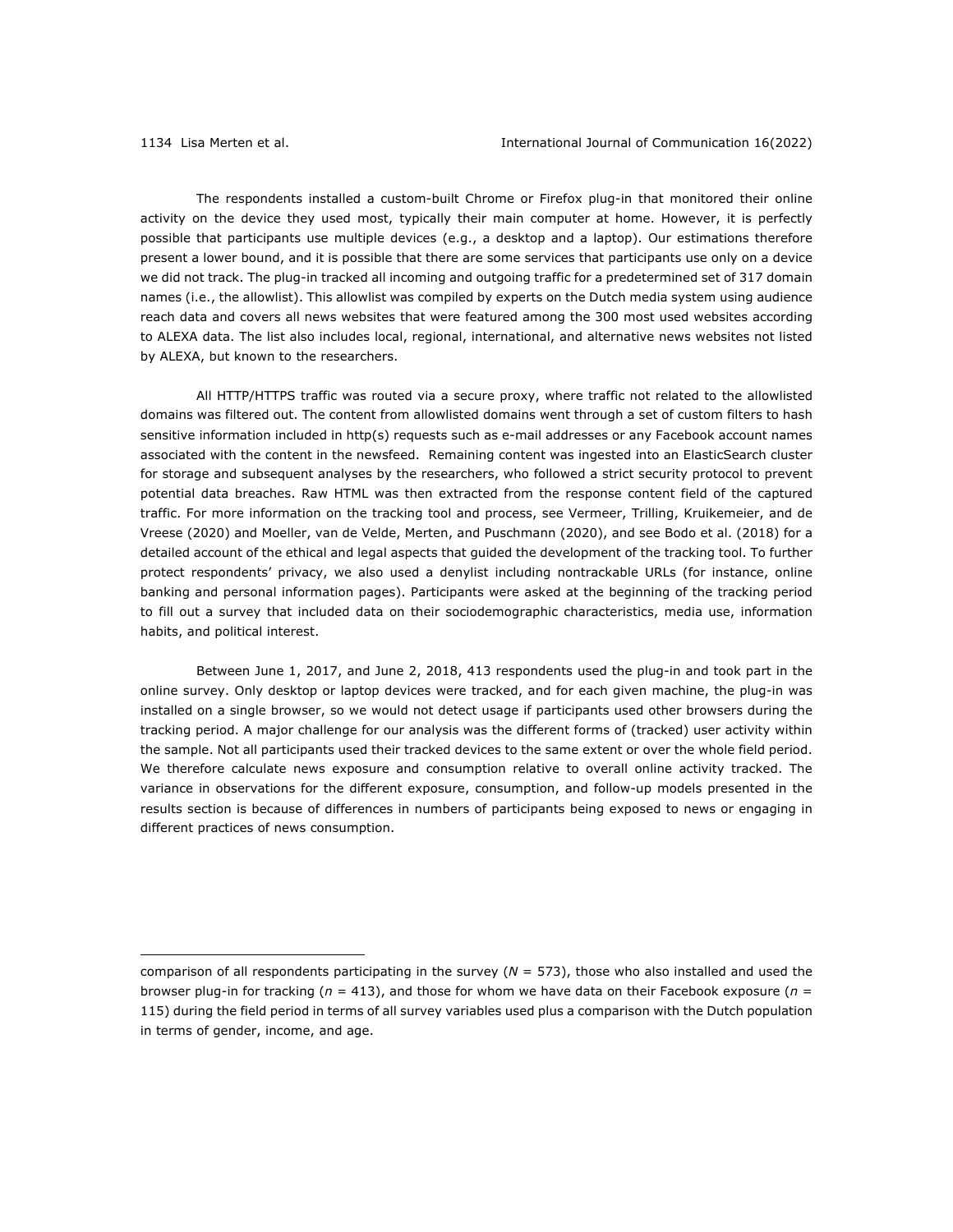#### *Operationalization*

#### *Independent Variables (Survey Data)*

Education was measured in the categories used by the Dutch Office for Statistics: primary education, prevocational education, selective secondary education, middle-level vocational education, university of applied sciences, and university ( $M = 4.13$ ,  $SD = 1.43$ ). Respondents were asked to name their numerical pretax income (*M* = 2541 euro, *SD* = 2132) and their level of political interest in a single measure ranging from *not at all* (1) to *very much* (7) (*M* = 4.28, *SD* = 1.67). We included age (*M* = 48.17, *SD* = 17.9) and gender (50.8% female) in our models as they have shown to be consistent predictors of news consumption (Strömback et al., 2013). Compared with the Dutch population (Centraal Bureau voor de Statistiek database, 2017a, 2017b), our sample is slightly older (population 41.6) and similar in gender distribution (population 50.4) and educational level (population 3.95). Beyond our main variables of interest, we also included a self-reported measure of news use on mobile devices not tracked in our study, measures of internal efficacy as a proxy of perceived political knowledge, political extremism, and technical literacy in our models to account for potential interplay discussed in the literature review. An overview of operationalization of all survey variables can be found in Table 4 in the additional online material (https://osf.io/e8rf7/), which also includes a comparison of our survey and tracking samples for each independent variable.

#### *Dependent Variables (Tracking Data)*

*Facebook News Exposure.* News exposure refers to the amount of news content an individual sees in their Facebook newsfeed. During the field period, Facebook was the social media platform most used for news consumption in the Netherlands. In the Reuters Institute Digital News Report 2018, 65% of the participants in the Dutch sample reported using Facebook, and 29% used the platform for news (Costera Meijer & Groot Kormelink, 2018). The URLs and text fields from the Facebook newsfeed were extracted and cross-checked with the list of the 101 allowlisted news domains. The amount of exposure is measured as the percentage of newsfeed entries that included the names of or links to these news domains, which allows us to compare the share of news in each individual newsfeed.

*News Consumption*. All sites visited by the participants were labeled as either news outlets, social media, or other websites. We rely on a source-based approach and define news as all content originating from a predefined set of 101 allowlisted news websites.<sup>3</sup> Instagram, Pinterest, Tumblr, Twitter, Facebook, and LinkedIn were labeled as social media platforms. The amount of overall news consumption is operationalized as the percentage of news items (e.g., specific news articles or videos) and news websites (e.g., www.nytimes.com) each user clicked through in relation to total online activity measured. To identify different pathways to news consumption, we analyzed the clicking sequences of each individual (Figure 1). If a social media visit was followed by accessing a specific news item, we identified this sequence as social-

 $3$  Table 5 in the supplementary material (https://osf.io/e8rf7/) lists and categorizes all allowlisted news websites in our sample with distribution across URLs clicked and the Facebook newsfeed.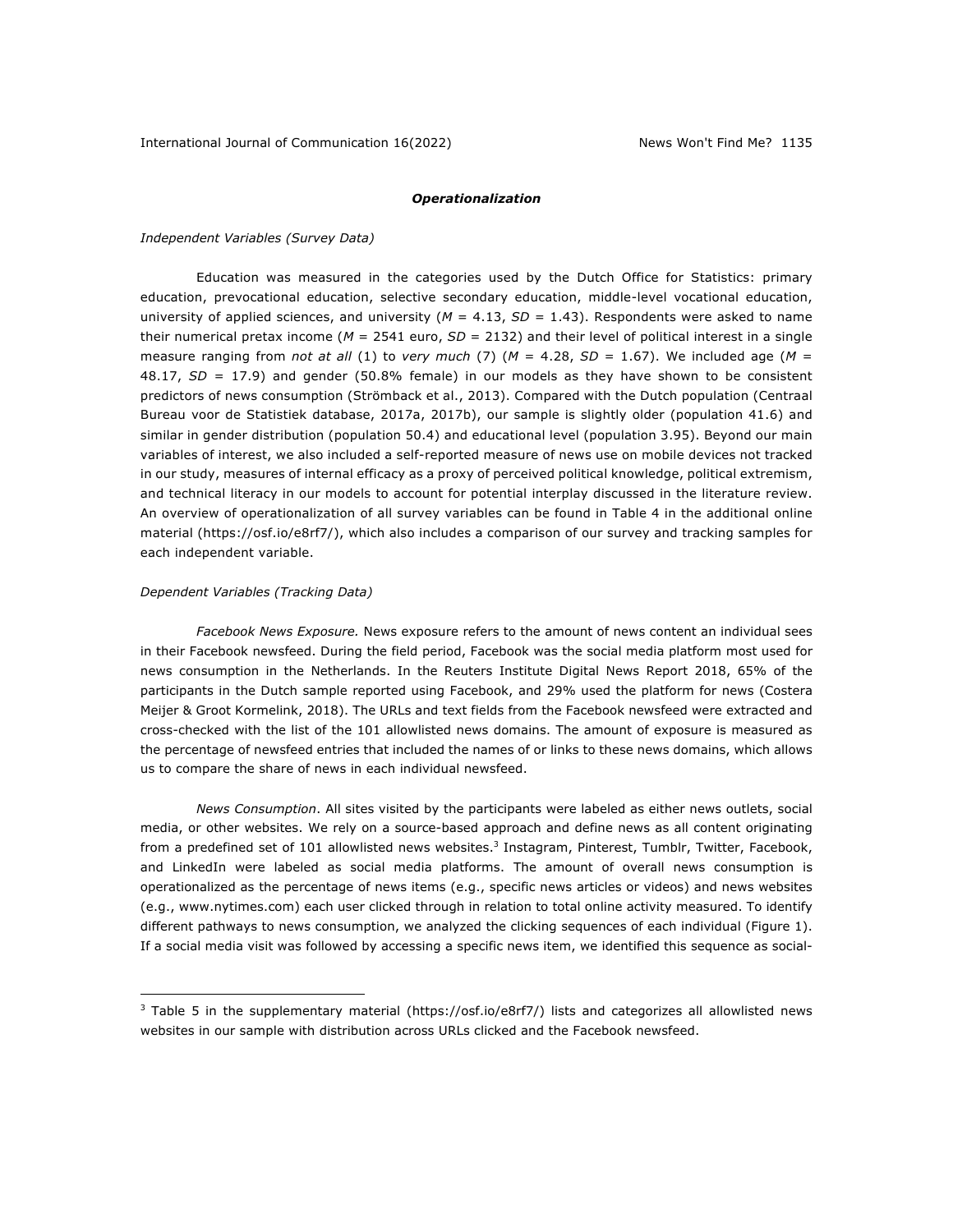media-led news consumption.<sup>4</sup> If a news item was accessed after a visit to a news website, the online interaction counted as news-website-led news consumption. Time spent on each website (time stamp difference between successive clicks) was also tracked and operationalized along the same principles as time spent with overall news consumption, time spent with social-media-led news items, and news-websiteled news items. While our operationalization of personalized newsfeed content measured as *news exposure* includes data from Facebook only because of the technical complexity of data collection for dynamic social media site content, our categorization of clicking data as *social media news consumption* combine*s* data also from the other social media platforms mentioned above.



*Figure 1. Exemplary operationalization of clicking sequences as news consumption and followup news consumption.*

*Follow-up News Consumption.* The amount of follow-up consumption is calculated as the percentage of occasions in which the consumption of a news item led to additional news-related behavior such as visiting another news article or video, the website of a news outlet, or carrying out a news-related search. A news-related search was operationalized as a visit to a search engine followed by accessing any news outlet site after consuming a news item. Again, we differentiate between follow-up consumption after a news item that was social-media-led or a news item that was news-website-led. Follow-up consumption is contingent on initial news consumption. We can therefore measure the variability of follow-up consumption only in terms of political interest, income, and education within the group of users who actually consume news. If H2 is supported, this group might already have higher levels of political interest and income than those who do not consume news often.

<sup>4</sup> Clicking sequences where the visit of a social media site was followed by visiting the home page of a news organization were not labeled as social-media-led news consumption since no clear connection can be assumed. Practices of "news snacking" (e.g., scrolling down a home page without clicking) are not taken into account. However, of all 330 users who engaged with news content, just nine visited only the main page of a news outlet but not any news items.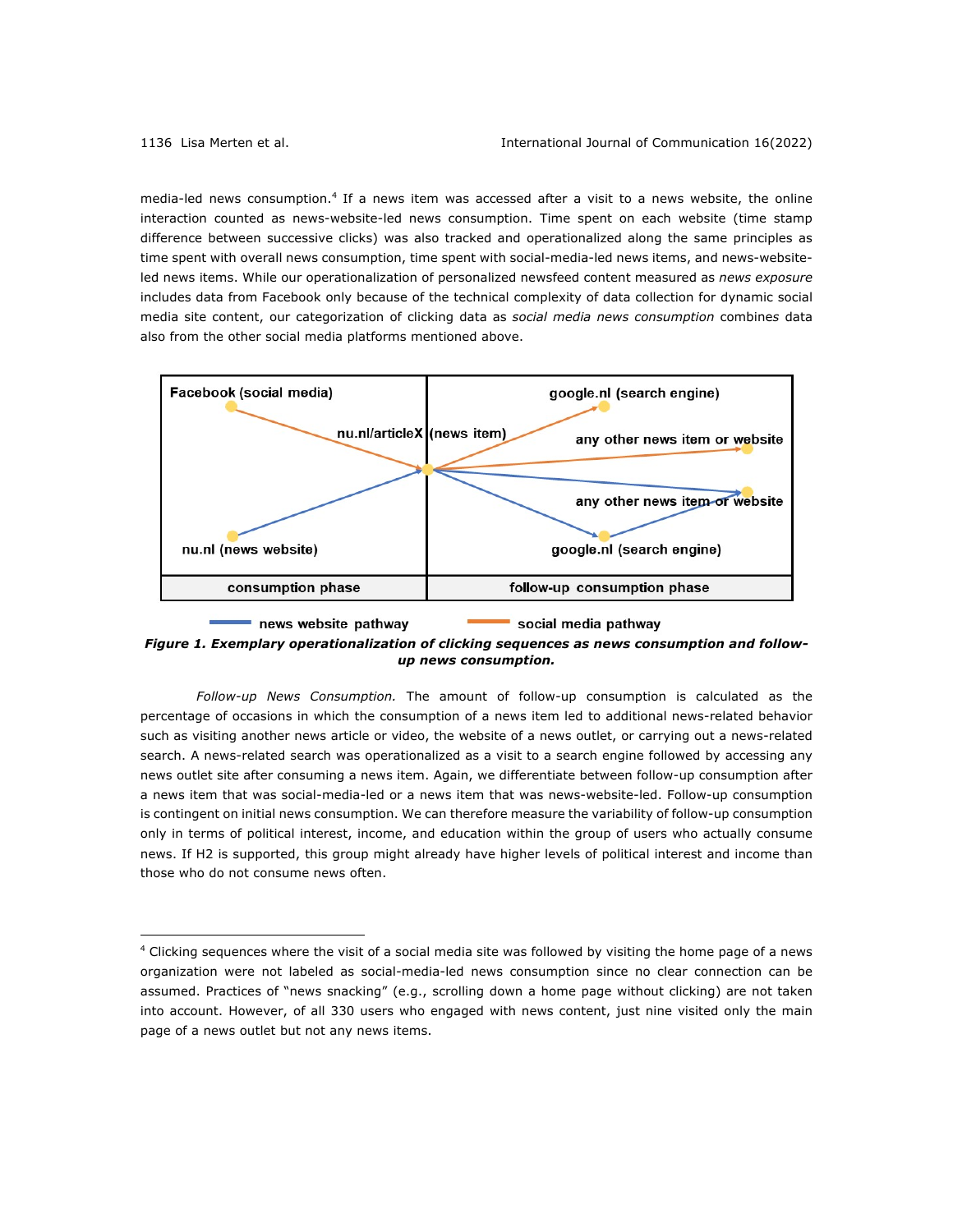#### **Results**

#### *Facebook News Exposure*

To test H1, we analyzed the data gathered from our participants' Facebook newsfeeds. For 115 users, we were able to match newsfeed and survey data and identify (news-related) newsfeed content via our allowlist.<sup>5</sup> On average, 4% of all items in their feeds contained the name of or a link to a news outlet. This finding is consistent with numbers published by the company itself. CEO Zuckerberg stated that news content makes up about 5% of users' newsfeeds (Zuckerberg, 2018). Figure 2 in the supplementary online material (https://osf.io/e8rf7/) depicts the rather skewed distribution of news exposure and consumption in our data across participants.

Model A in Table 1 depicts the results of the linear regression model on the percentage of news items in the Facebook newsfeed (*n* = 110). For users with higher levels of political interest, we observe significantly higher levels of news exposure than for users with lower levels of political interest. For users who reported the highest levels of political interest, we identified on average 10% of their newsfeed content as news-related (*M* = 10.12, *SD* = 9.89, *Median* = 6.8), whereas we measured less than 3% news content on average in the newsfeeds of those who reported the lowest interest in politics ( $M = 2.84$ ,  $SD = 2.19$ , *Median* = 1.8). While H1a is supported, the hypothesized relation between higher levels of education (H1b) and income and higher levels of news exposure was not significant (H1c).

<sup>5</sup> Many participants in our original sample (*N* = 413) had accounts but barely used the platform on the device that we tracked in the yearlong field period even though a Facebook task was given. Therefore, the numbers are limited because of non-Facebook use (-178 participants), the absence of items from the allowlist (−67) or certain survey variables (−53).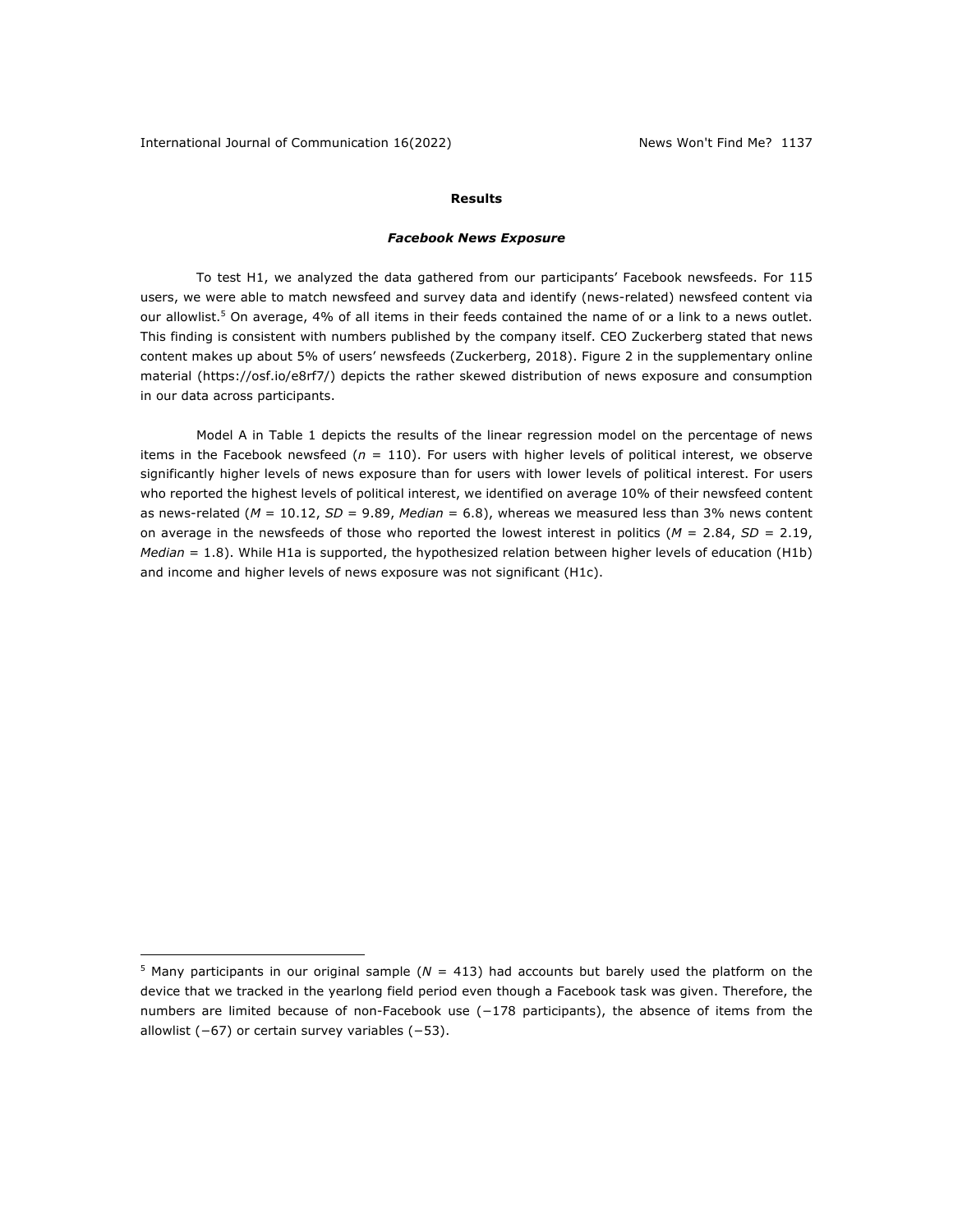| Table 1. Results of OLS Models for (a) Percentage of News Items in the Facebook Feed, (b) |
|-------------------------------------------------------------------------------------------|
| Percentage of Overall News Consumption (News Websites and News Items), (c) Percentage of  |
| News Items Accessed via Social Media, and (d) Percentage of News Items Accessed via the   |
| <b>Main Page of a News Website.</b>                                                       |

|                            | Model (A) Exposure | Model (B)         | Model (C)       | Model (D)       |
|----------------------------|--------------------|-------------------|-----------------|-----------------|
|                            | on Facebook        | Overall           | Consumption via | Consumption via |
|                            |                    | Consumption       | Social Media    | News Website    |
| Intercept                  | 0.75(0.60)         | $1.21*(0.55)$     | $-0.43(0.28)$   | $0.94*(0.46)$   |
| Education                  | 0.09(0.05)         | 0.07(0.05)        | $-0.01(0.02)$   | 0.05(0.04)      |
| Income                     | $-0.05(0.05)$      | 0.04(0.04)        | 0.01(0.02)      | 0.04(0.03)      |
| <b>Political Interest</b>  | $0.18**$ (0.06)    | $0.12*(0.05)$     | $0.07**$ (0.03) | 0.06(0.04)      |
| <b>Political Extremism</b> | $-0.12*(0.05)$     | $-0.04(0.05)$     | $-0.05*$ (0.02) | $-0.05(0.04)$   |
| <b>Internal Efficacy</b>   | $-0.13(0.10)$      | $-0.02(0.09)$     | 0.04(0.05)      | 0.01(0.08)      |
| <b>Technical Literacy</b>  | 0.13(0.09)         | $-0.01(0.08)$     | 0.08(0.04)      | $-0.15*(0.07)$  |
| Mobile News Use            | 0.03(0.03)         | 0.03(0.02)        | 0.00(0.01)      | 0.02(0.02)      |
| Age                        | $-0.01(0.00)$      | 0.00(0.00)        | 0.00(0.00)      | $-0.00(0.00)$   |
| Gender Female              | $-0.06(0.16)$      | $-0.48***$ (0.14) | 0.02(0.07)      | $-0.26*(0.12)$  |
| Observations               | 110                | 317               | 177             | 229             |
| $R^2/R^2$ adjusted         | 0.19/0.12          | 0.15/0.12         | 0.12/0.08       | 0.13/0.09       |

*Note.*  $* p < .05$ ,  $* p < .01$ ,  $** p < .001$ , VIF for all factors < 2.0. Dependent variables calculated in relation to overall online activity measured and log-transformed. Variances in observations are results of the differences in the number of participants  $(N = 413)$  engaging in these practices.

#### *News Consumption*

We analyzed the click sequences for all 413 users who completed tracking and survey to identify the amount of news consumption by comparing accessed URLs to our allowlist of news organizations. On average, 10% of all clicks were related to news websites and 79% of all users visited at least one news website (main page or specific news item) during the tracking period.

Table 1 also depicts the results of the three linear regression models for news consumption. In the overall news consumption model (model B), a higher level of political interest significantly predicts a higher number of all news-related websites clicked, a relation also discussed in previous research. In model C, predicting the amount of news items accessed via social media, the data also show that levels of political interest have a significant effect. Users with higher levels of political interest consume higher amounts of news items via social media than users with lower levels of political interest. H2a is supported by these results. A significant influence of income and education cannot be identified in any of the models (H2b–c, H3b–c).

While political interest is a significant factor in model C (news items consumed via social media), it is not a significant predictor for model D (news items consumed via a news website). This could point toward a higher importance of the motivational variable political interest for a social media news environment than for news pathways via traditional online news websites (H3).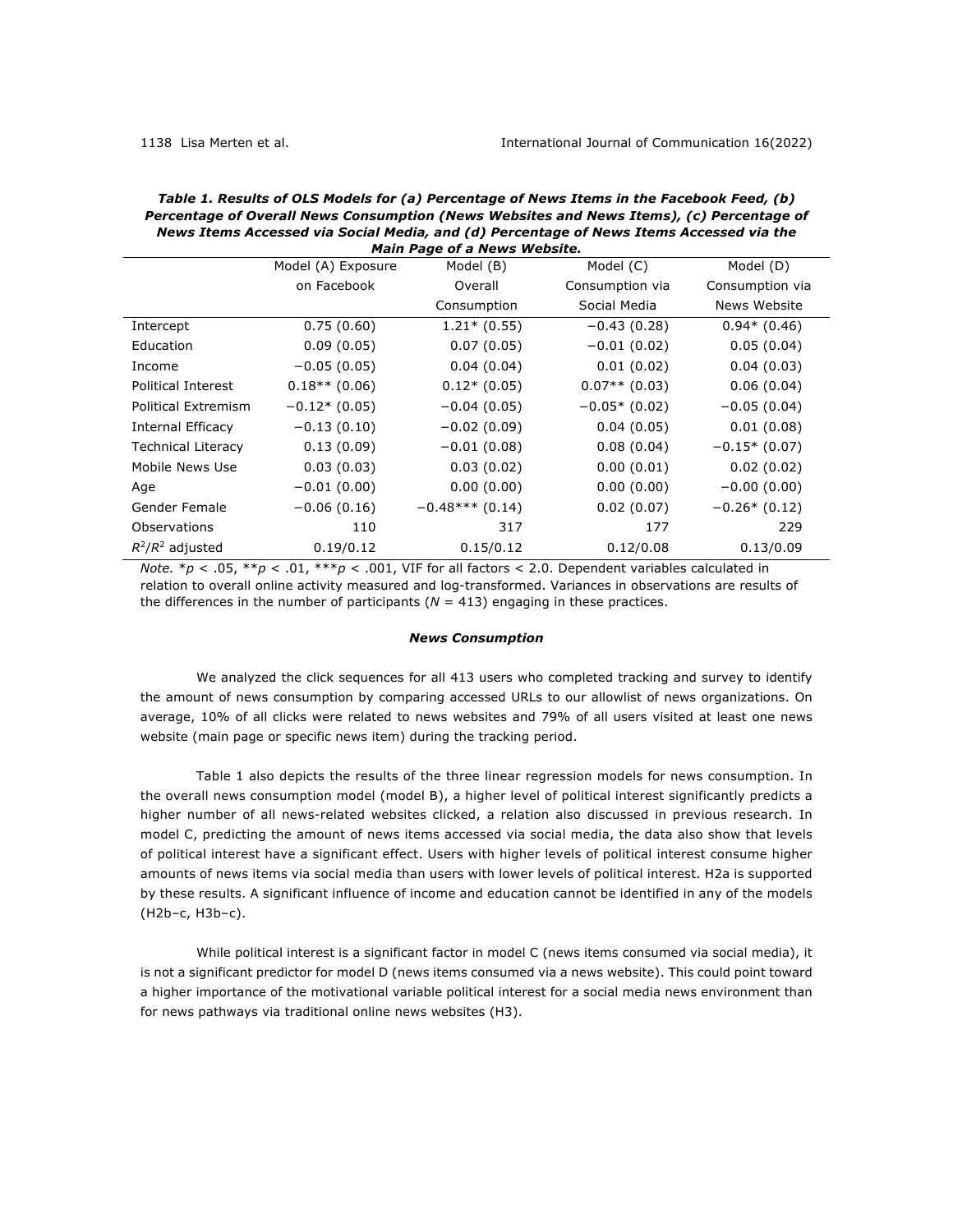The reason for this difference might be that users who visit a news website are already interested in politics and, therefore, no effect of political interest at the stage of the actual article selection is measurable. Interest in politics is not a common motivator for visiting a social media website. Therefore, the decision to consume news while on a social media website could be taken at the stage of concrete exposure to a news item. To test this post hoc interpretation, we additionally examined the influence of political interest on the probability of news home page and social media use (Table 2).

|                           | use.               |                  |  |
|---------------------------|--------------------|------------------|--|
|                           | News Home Page Use | Social Media Use |  |
| (Intercept)               | $-1.03(0.93)$      | 0.84(1.13)       |  |
| Education                 | 0.04(0.08)         | $-0.03(0.10)$    |  |
| Income                    | $-0.06(0.06)$      | $-0.04(0.06)$    |  |
| Political Interest        | 0.11(0.09)         | $-0.05(0.11)$    |  |
| Political Extremism       | 0.08(0.08)         | 0.04(0.10)       |  |
| Internal Efficacy         | 0.13(0.16)         | 0.30(0.19)       |  |
| <b>Technical Literacy</b> | 0.09(0.14)         | 0.12(0.17)       |  |
| Mobile News Use           | $0.13(0.04)$ **    | 0.02(0.05)       |  |
| Age                       | 0.00(0.01)         | $-0.01(0.01)$    |  |
| Gender                    | $-0.43(0.24)$      | 0.09(0.30)       |  |
| Observations              | 397                | 397              |  |
|                           |                    |                  |  |

*Table 2. Results of the Logistic Regression Models for News Home Page Use and Social Media Use.*

*Note.*  $* p < .05$ ,  $* p < .01$ ,  $* * p < .001$ , VIF for all factors < 2.0.

In the logistic regression models in Table 2, we do see a higher level of political interest having a positive effect on the use of news home pages and can even see a negative effect on the use of social media platforms among our sample. Even though this effect is not significant, it could indicate that political interest becomes a relevant factor at different steps of the information-seeking process in the respective pathways to news.

We did not measure only clicks but also the time spent on each URL. A high amount of news-related URLs accessed correlates strongly with a high amount of time spent on news content  $(r = .92, p < .001)$ . We also compared how much time users spend with articles accessed via social media. Users who accessed the news item via social media spent on average 10 seconds longer with the news item.

#### *Follow-up News Consumption*

In the linear regression models predicting the amount of follow-up news consumption (E, F, G) we did not identify any significant effects of political interest and education and observe low levels of explained variance with our factors (Table 3). H4 and H5 are, therefore, rejected. Only the level of income served as a significant factor for the amount of news items accessed via main pages; this could possibly be related to the paywall systems on different Dutch news websites.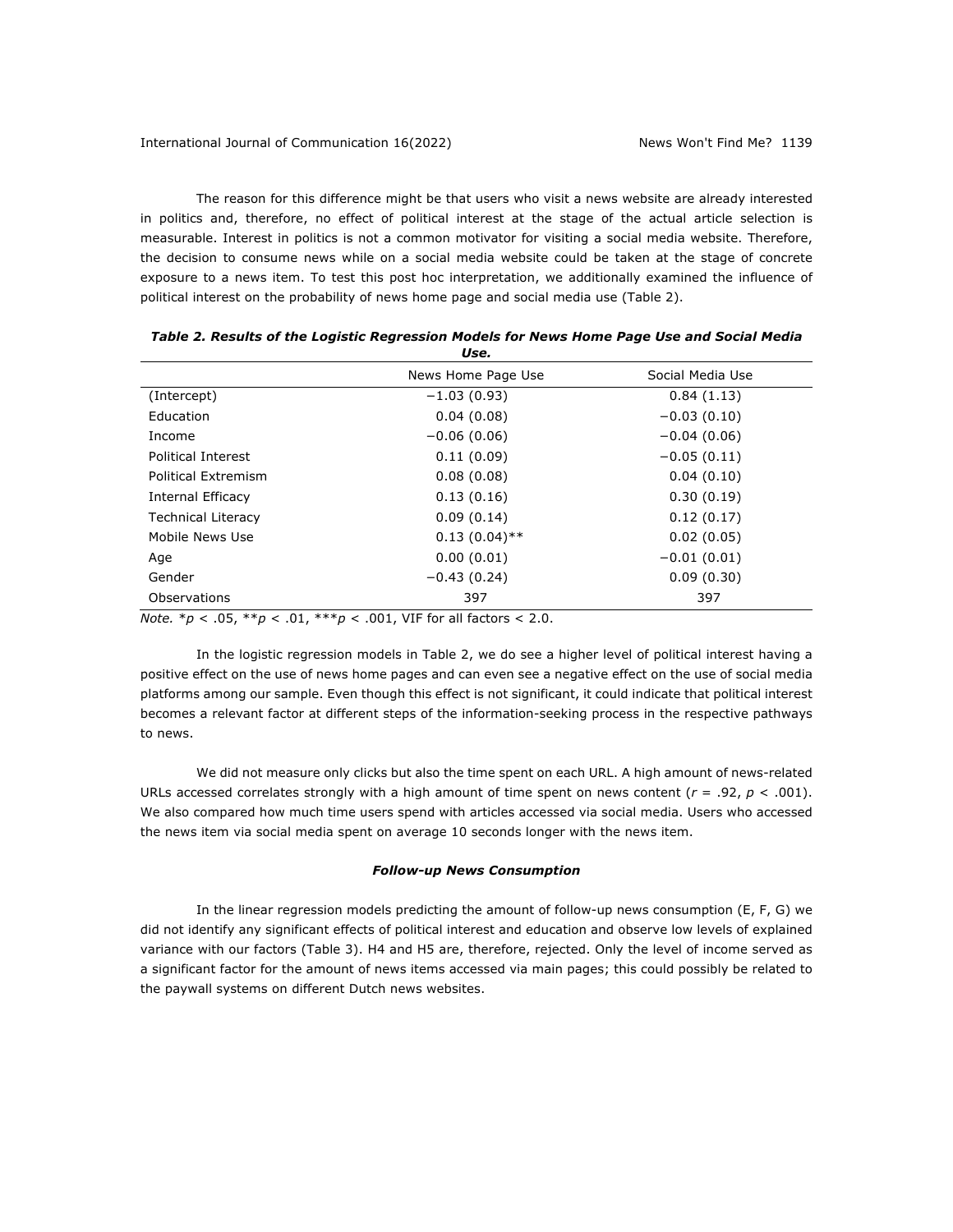Users were much more likely to employ follow-up behavior after the consumption of a news item via the news website than via social media. On average, only 22% of all news items referred via social media led to follow-up consumption, while in 41% of all cases when news items were accessed through a news-related website, follow-up consumption occurred.

| \ <i>J</i> / *            | Model (E) Overall | Model (F) Follow-up    | Model (G) Follow-up  |
|---------------------------|-------------------|------------------------|----------------------|
|                           | Follow- up        | Consumption via Social | Consumption via News |
|                           | Consumption       | Media                  | Website              |
| Intercept                 | $4.02***(0.20)$   | $4.72***$ (0.35)       | $4.43***(0.17)$      |
| Education                 | 0.03(0.02)        | $0.06*$ (0.03)         | $-0.02(0.01)$        |
| Income                    | 0.01(0.01)        | 0.02(0.03)             | $0.03*$ (0.01)       |
| <b>Political Interest</b> | 0.01(0.02)        | $-0.04(0.03)$          | $-0.01(0.02)$        |
| Political Extremism       | $-0.00(0.02)$     | 0.04(0.03)             | 0.01(0.01)           |
| <b>Internal Efficacy</b>  | 0.02(0.03)        | $-0.00(0.05)$          | 0.03(0.03)           |
| <b>Technical Literacy</b> | $-0.02(0.03)$     | $-0.18**$ (0.05)       | $-0.01(0.03)$        |
| Mobile News Use           | 0.00(0.01)        | 0.01(0.01)             | $-0.01(0.01)$        |
| Age                       | $-0.00(0.00)$     | $-0.00(0.00)$          | $-0.00(0.00)$        |
| Gender Female             | $-0.03(0.05)$     | $-0.22**$ (0.08)       | $-0.03(0.04)$        |
| Observations              | 288               | 138                    | 203                  |
| $R^2/R^2$ adjusted        | 0.04/0.01         | 0.17/0.11              | 0.05/0.00            |

| Table 3. Results of OLS Models for (e) Percentage of Follow-up Consumption After any News |
|-------------------------------------------------------------------------------------------|
| Consumption, (f) Percentage of Follow-up Consumption After Consumption via Social Media,  |
| and (g) Percentage of Follow-up Consumption After Consumption via a News Website.         |

*Note.*  $* p < .05$ ,  $** p < .01$ ,  $*** p < .001$ , VIF for all factors < 2.0. Dependent variables calculated in relation to overall online activity measured and log-transformed. Variances in observations are results of the differences in the number of participants  $(N = 413)$  engaging in these practices.

#### **Conclusion and Discussion**

The combination of survey and tracking data allowed us to reconstruct the user's journey along news exposure, consumption, and follow-up engagement on social media and how these practices are influenced by education, income, and political interest.

Users with higher levels of political interest were not only more likely to actually see news content on Facebook but they were also more often likely to actually click on news items on Facebook or other social media platforms. Once a user had accessed a news item via social media, they spent more time with the specific content but engaged less often in follow-up behavior such as searching for/reading more news items than when discovering news via a news website.

While social media filtering algorithms remain opaque, one can assume that their impact on news selection depends on previously demonstrated interest in news and politics. Our findings align with recent results from Thorson and colleagues (2019) that Facebook users who are algorithmically categorized as interested in news or politics are more likely to report such content in their newsfeeds. These results also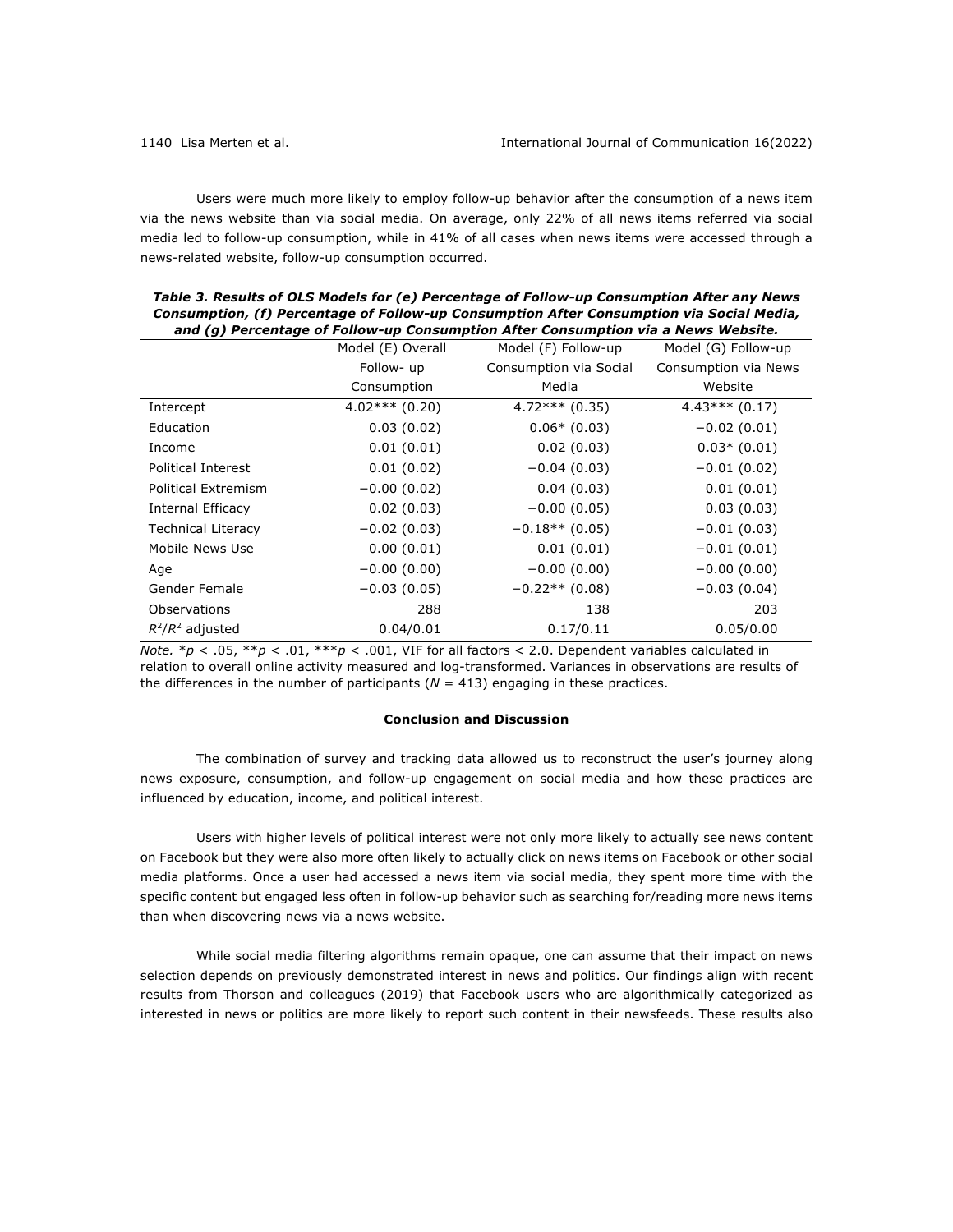indicate that the increasing importance of political interest in news consumption (Strömbäck et al., 2013) shown for other offline and online media is also applicable for social media.

News exposure on social media has often been characterized as incidental, as users may "encounter current affairs information when they had not been actively seeking it" (Tewksbury & Maddex, 2001, p. 534). However, in our analysis of the data regarding the most used social media platform in the Netherlands, we find that (a) more than half of all Facebook users in our sample did not see news on Facebook on their desktop devices, (b) for those exposed to news, the amount of news items was less than 5% compared with other content, and (c) the amount of news exposure was dependent on preexisting political interest. Our results align with the recent work, arguing for a reconsideration of the common conceptualization of social media exposure as incidental or accidental (Thorson, 2020) but rather propose the existence of a "Matthew Effect" (Kümpel, 2020, p. 1083) in social media news use, suggesting (relative) enrichment among users already interested in news and (relative) impoverishment among those with little or no interest in current affairs. In our analysis of consumption after news exposure, the effect of political interest was more prevalent for news consumption via social media compared with news consumption via a news website. This dynamic also substantiates the potential for the acceleration of news gaps related to political interest rather than a leveling effect of social media.

However, the result that the motivational variable of political interest is more important for clicking onto a news item in a social media news environment than for news selection on a news website could, in co-occurrence with the positive of political interest on the visit of a new website but not social media platforms, also indicate that political interest might be a relevant factor at different steps on the respective pathways to news. Users interested in politics are already more likely to use news websites than users who do not have this interest. These results should encourage a differentiation in future research on personalized news environments beyond news exposure, news consumption, and news engagement to additionally explore probabilities of individuals engaging in information-seeking behavior by accessing news-poor or news-rich environments online.

Inequality in news exposure and consumption on social media is especially problematic because of the potential consequences for overall information seeking. Individuals who trust that "news will find them" on social media (Gil de Zúñiga et al., 2017, p. 105) might lack motivation to engage with other sources of news. Schäfer (2020) found that users who were exposed to news only in their feeds felt as knowledgeable as individuals who had actually consumed items. An illusion of knowledge and news use can hinder actual engagement with news on social media.

The fact that in our study follow-up news consumption was more prevalent when the original news item was accessed via a news website than via social media can be interpreted in different ways: On the one hand, consumption via a news website is generally more closely related to intentional information seeking and thereby more likely to lead to attention and cognitive elaboration, which would warrant further news consumption (Eveland, 2001). On the other hand, because of the personalized news selection on social media users could already satisfy their informational needs adequately with relevant content, so further news consumption is unnecessary. The last interpretation connects to the fact that users spend more time with personalized news items accessed via social media than with items via news websites. Even though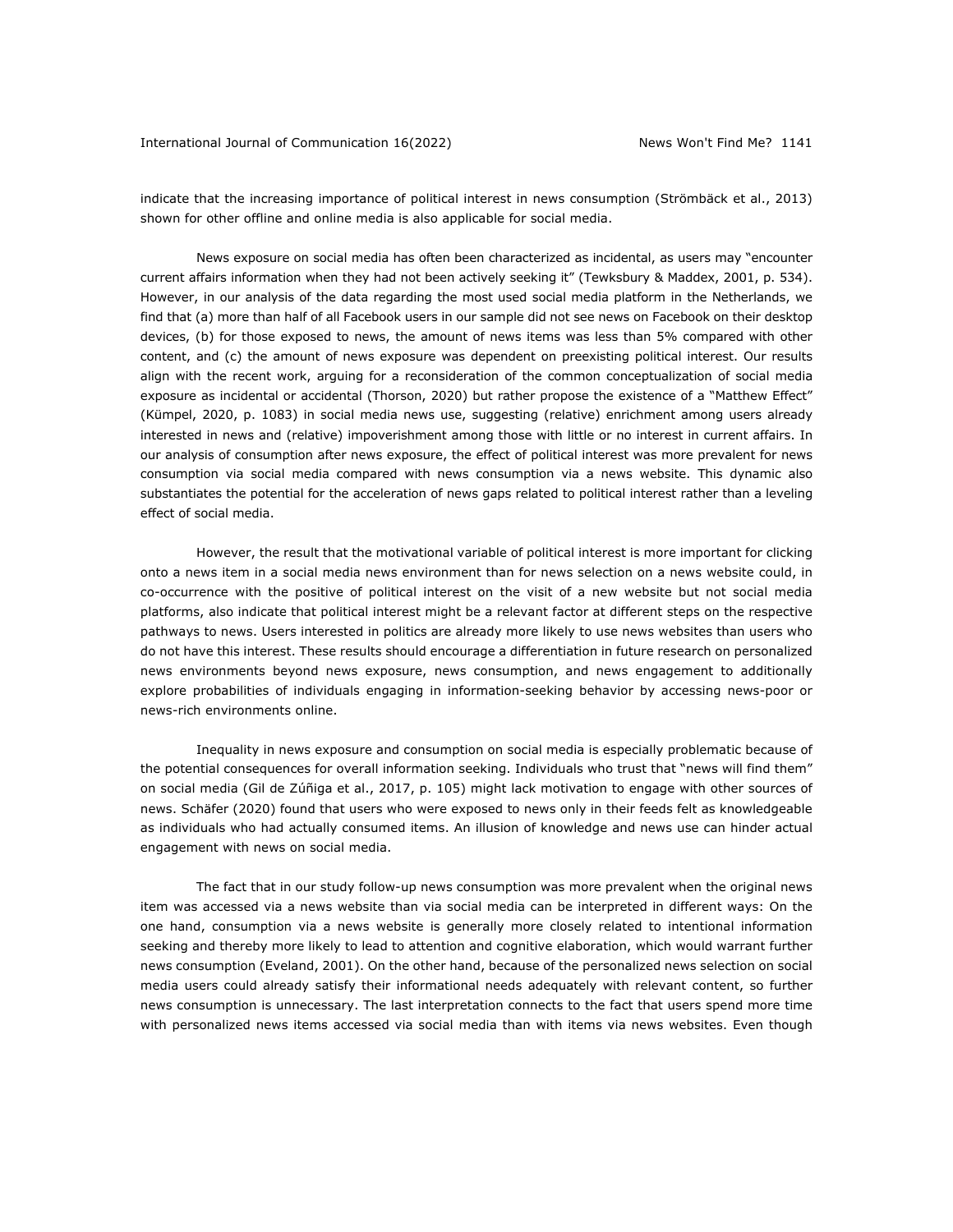this study already combines tracking data with survey data, more explicit situational self-reporting via experience sampling or reconstruction interviews (Merten, 2020b) could help in interpreting these digital traces further.

The positive effects of education and income on news exposure and consumption, which were demonstrated in previous research, were not confirmed. This could mean that, even though news gaps related to these sociodemographic factors might not be leveled, they are at least not widened through social media news exposure and consumption. But these effects just might not be identifiable with our limited sample and statistical power. Larger representative studies could provide more definitive evidence in that regard.

Our findings should be interpreted with caution because of several limitations that came as a consequence of the way our data were collected and analyzed. We designed a long tracking period to combat potential behavior adjustments because of the measurement; nevertheless, there might have been effects of social desirability. The small sample of participants limits the statistical power of our models and the representativeness of the results. The latter problem, however, is common for the tracking research in general (Stier, Breuer, Siegers, & Thorson, 2020; Thorson, 2020), because it relies on the participants' decision to opt in to the tracking. It results in the tracking samples often diverging from the general/online population for such parameters as age, education, or gender (Stier et al., 2020).

In the Reuters Institute Digital News Report data on Facebook use in the Netherlands in the field period, 65% of participants reported using Facebook (Costera Meijer & Groot Kormelink, 2018). We measured Facebook use for 56% of our tracking participants (235 of 413). A reason for this discrepancy beyond different sample composition in the two online access panels could be an overreporting of Facebook use. In a recent meta-analysis of 66 studies comparing survey and tracking data on digital media use, Parry and colleagues (2021) demonstrate that self-reports do not exhibit convergent validity with tracked measures of usage.

Another reason for the divergence of Reuters Institute Digital News Report results and our tracking data could be the lack of mobile measurement data and reliance on data from one browser in our data collection. Individuals might have been exposed to news on Facebook in digital environments where our tracking software was not installed. Because of the closed app and system software on mobile devices, only the tracking of desktop devices was possible in this study and obtaining comprehensive tracking data from mobile devices is a largely unsolved challenge.

Instant messaging services such as WhatsApp were also frequently used social media applications for news in 2018 in the Netherlands (Costera Meijer & Groot Kormelink, 2018). Because of the even more private nature of posts and messages on these chat apps and accompanying privacy concerns plus the fact that these services are mainly used via mobile devices, including the use of the instant messaging services was beyond the scope of our methodological and legal setup. Hopefully, future studies can add analysis on instant-messaging platforms and also include more social networking platforms beyond Facebook when collecting dynamic social media news exposure content.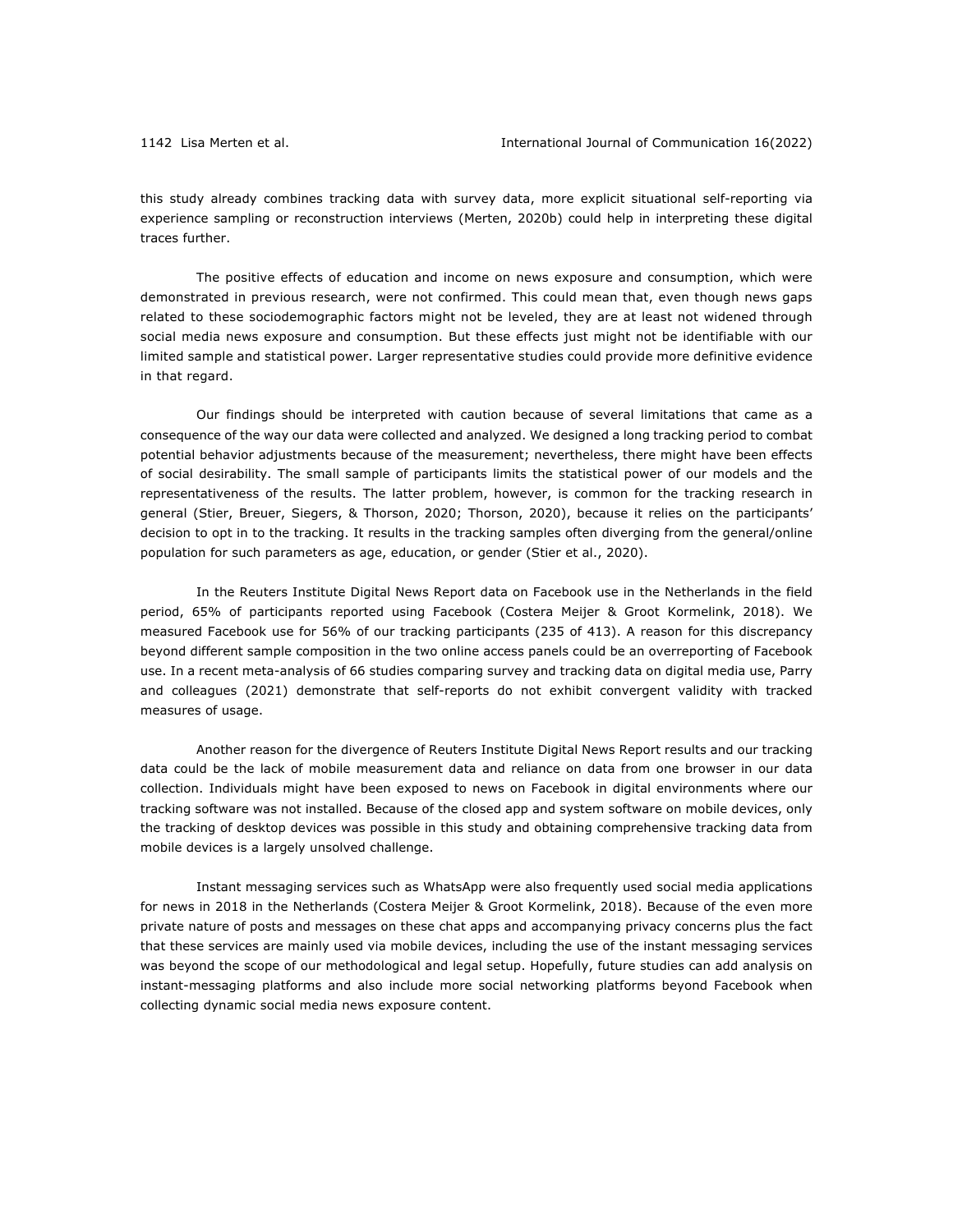Nevertheless, this study is one of the first attempts to thoroughly examine individual news use via social media combining tracking and survey data. As the accuracy of self-reported measures of news use is diminished, digital traces provide opportunities for the measurement of online news use in a nonintrusive way and with high precision and granularity (Stier et al., 2020). Alongside the traces, relevant information about individuals' offline activities, sociodemographic characteristics, and motivational factors can be gathered as demonstrated in this study. With our operationalization of news use on social media, we have established a methodological framework for future tracking studies that reflect the multidimensionality of online news exposure, consumption, and engagement.

#### **References**

- Aiello, L. M., Barrat, A., Schifanella, R., Cattuto, C., Markines, B., & Menczer, F. (2012). Friendship prediction and homophily in social media. *ACM Transactions on the Web, 6*(2), Article 9, 1–33. doi:10.1145/2180861.2180866
- Anspach, N. M. (2017). The new personal influence: How our Facebook friends influence the news we read. *Political Communication, 34*(4), 590–606. doi:10.1080/10584609.2017.1316329
- Bode, L. (2016). Political news in the news feed: Learning politics from social media. *Mass Communication and Society, 19*(1), 24–48. doi:10.1080/15205436.2015.1045149
- Bodo, B., Helberger, N., Irion, K., Zuiderveen Borgesius, F., Moeller, J., van de Velde, B., . . . de Vreese, C. (2017). Tackling the algorithmic control crisis-the technical, legal, and ethical challenges of research into algorithmic agents. *Yale Journal of Law & Technology*, *19*, 133–180. Retrieved from http://www.yjolt.org/tackling-algorithmic-control-crisis-technical-legal-and-ethical-challengesresearch-algorithmic
- Boulianne, S. (2018). Twenty years of digital media effects on civic and political participation. *Communication Research, 47*(7), 947–966. doi:10.1177/0093650218808186
- Bourdieu, P. (1984). *Distinction: A social critique of the judgement of taste*. Cambridge, MA: Harvard University Press.
- Central Bureau voor de Statistiek. (2017a). *Statline (responsive open data portal): Population distribution: Age and gender*. Retrieved from https://opendata.cbs.nl/statline/#/CBS/nl/dataset/37296ned/table?dl=3DF05
- Central Bureau voor de Statistiek. (2017b). *Statline (responsive open data portal): Population distribution: Level of education*. Retrieved from https://opendata.cbs.nl/statline/#/CBS/nl/dataset/82275NED/table?dl=3DF07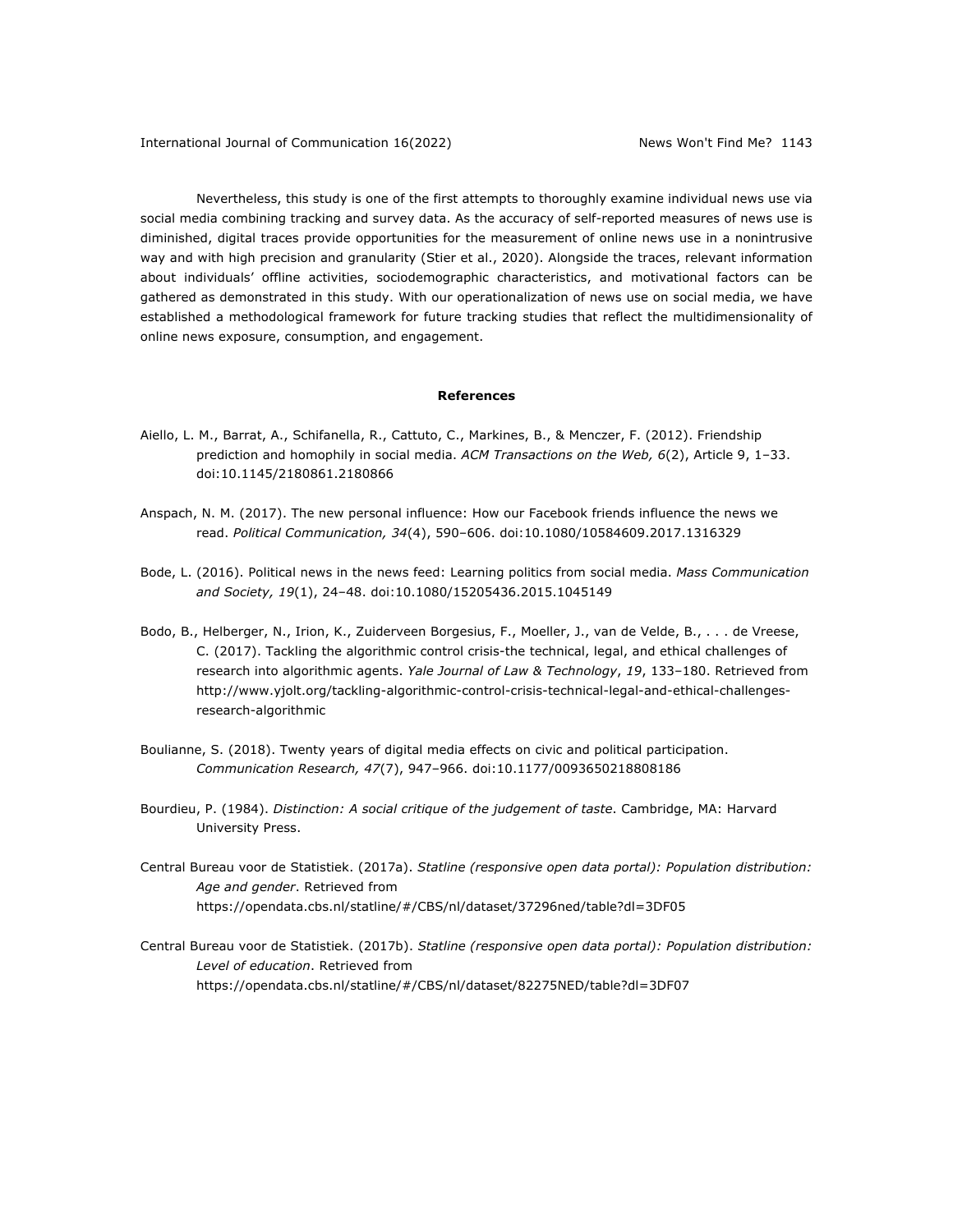- Costera Meijer, I., & Groot Kormelink, T. (2018). *Reuters Institute digital news report. Country page: Netherlands*. Retrieved from http://www.digitalnewsreport.org/survey/2018/netherlands-2018/
- Dahlgren, P. M. (2019). Selective exposure to public service news over thirty years: The role of ideological leaning, party support, and political interest. *International Journal of Press/Politics, 24*(3) 293– 314. doi:10.1177/1940161219836223
- Delli Carpini, M. X., & Keeter, S. (1996). *What Americans know about politics and why it matters*. New Haven, CT: Yale University Press.
- DeVito, M. A. (2017). From editors to algorithms. *Digital Journalism, 5*(6), 753–773. doi:10.1080/21670811.2016.1178592
- Eveland, W. P. (2001). The cognitive mediation model of learning from the news: Evidence from nonyear election, off-year election, and presidential election contexts. *Communication Research, 28*(5), 571–601. doi:10.1177/009365001028005001
- Feezell, J. T., & Ortiz, B. (2021). 'I saw it on Facebook': An experimental analysis of political learning through social media. *Information, Communication & Society*, *24*(9), 1283–1302. https://doi.org/10.1080/1369118X.2019.1697340
- Fletcher, R., & Nielsen, R. K. (2018). Are people incidentally exposed to news on social media? A comparative analysis. *New Media & Society, 20*(7), 2450–2468. doi:10.1177/1461444817724170
- Gil de Zúñiga, H., Weeks, B., & Ardèvol-Abreu, A. (2017). Effects of the news-finds-me perception in communication: Social media use implications for news seeking and learning about politics. *Journal of Computer-Mediated Communication, 22*(3), 105–123. doi:10.1111/jcc4.12185
- Guess, A. M. (2015). Measure for measure: An experimental test of online political media exposure. *Political Analysis, 23*(1), 59–75. doi:10.1093/pan/mpu010
- Habermas, J. (1989). *The structural transformation of the public sphere*. Cambridge, MA: MIT Press.
- Haenschen, K. (2019). Self-reported versus digitally recorded: Measuring political activity on Facebook. *Social Science Computer Review, 38*(5), 567–583, doi:10.1177/0894439318813586
- Hargittai, E. (2002). Second-level digital divide: Differences in people's online skills. *First Monday, 7*(4). doi:10.5210/fm.v7i4.942
- Kabiljo, M., & Ilic, A. (2015, June 2). *Recommending items to more than a billion people.* Facebook engineering. Retrieved from https://engineering.fb.com/2015/06/02/core-data/recommendingitems-to-more-than-a-billion-people/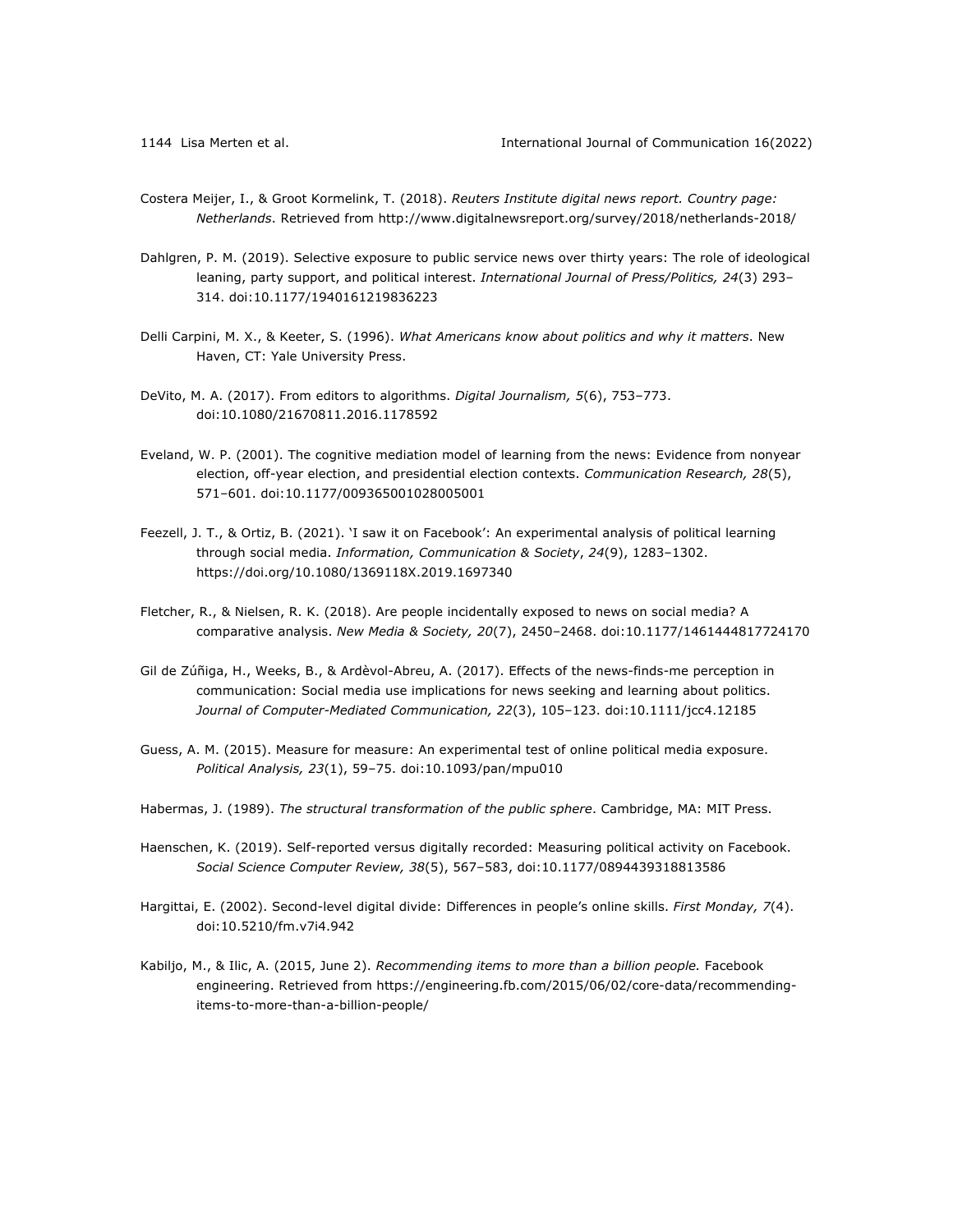- Kaiser, J., Keller, T. R., & Kleinen-von Königslöw, K. (2018). Incidental news exposure on Facebook as a social experience: The influence of recommender and media cues on news selection. *Communication Research, 48*(1), 77–99. doi:10.1177/0093650218803529
- Kalogeropoulos, A., & Nielsen, R. K. (2018). *Factsheet: Social inequalities in news consumption.* Oxford, UK: Reuters Institute for the Study of Journalism. Retrieved from https://reutersinstitute.politics.ox.ac.uk/our-research/social-inequalities-news-consumption
- Karnowski, V., Kümpel, A. S., Leonhard, L., & Leiner, D. J. (2017). From incidental news exposure to news engagement: How perceptions of the news post and news usage patterns influence engagement with news articles encountered on Facebook. *Computers in Human Behavior, 76*, 42–50. doi:10.1016/j.chb.2017.06.041
- Knoke, D. (1990). Networks of political action: Toward theory construction. *Social Forces, 68*(4), 1041– 1063. doi:10.2307/2579133
- Kümpel, A. S. (2019). The issue takes it all?: Incidental news exposure and news engagement on Facebook. *Journal of Communication, 69*(4), 373–395. doi:10.1080/21670811.2018.1465831
- Kümpel, A. S. (2020). The Matthew effect in social media news use: Assessing inequalities in news exposure and news engagement on social network sites (SNS). *Journalism, 21*(8), 1083–1098. doi:10.1177/1464884920915374
- Lecheler, S., & de Vreese, C. H. (2017). News media, knowledge, and political interest: Evidence of a dual role from a field experiment. *Journal of Communication, 67*(4), 545–564. doi:10.1111/jcom.12314
- Lindell, J. (2018). Distinction recapped: Digital news repertoires in the class structure. *New Media & Society, 20*(8), 3029–3049. doi:10.1177/1461444817739622
- Mahrt, M. (2019). *Beyond filter bubbles and echo chambers: The integrative potential of the Internet.* Berlin, Germany: Digital Communication Research.
- McPherson, M., Smith-Lovin, L., & Cook, J. (2001). Birds of a feather: Homophily in social networks. *Annual Review of Sociology, 27*(1), 415–444. doi:10.1146/annurev.soc.27.1.415
- Merten, L. (2020a). Block, hide, or follow: Personal news curation practices on social media. *Digital Journalism, 9*(8), 1018–1039. doi:10.1080/21670811.2020.1829978
- Merten, L. (2020b). Contextualized repertoire maps: Exploring the role of social media in news-related media repertoires. *Forum Qualitative Sozialforschung*, *21*(2). doi:10.17169/fqs-21.2.3235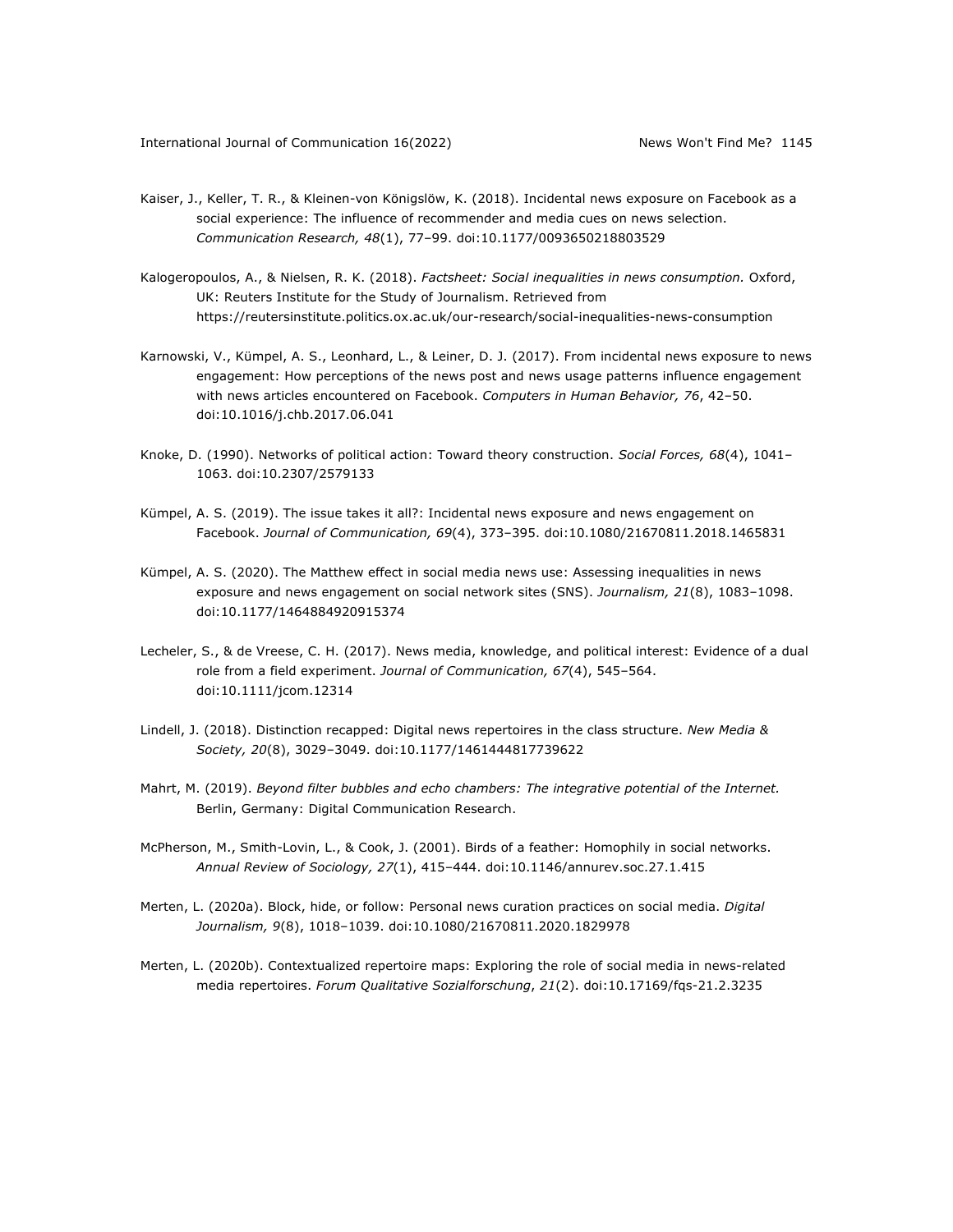- Moeller, J., van de Velde, R. N., Merten, L., & Puschmann, C. (2019). Explaining online news engagement based on browsing behavior: Creatures of habit? *Social Science Computer Review*, *38*(5), 616– 632. doi:10.1177/0894439319828012
- Mosseri, A. (2016, June 29). *Building a better news feed for you*. Facebook Newsroom. Retrieved from https://newsroom.fb.com/news/2016/06/building-a-better-news-feed-for-you/
- Newman, N., Fletcher, R., Schulz, A., Andi, S., Robertson, C. T., & Nielsen, R. K. (2021). *Reuters Institute digital news report 2021*. Reuters Institute for the Study of Journalism. Retrieved from https://reutersinstitute.politics.ox.ac.uk/digital-news-report/2021
- Oeldorf-Hirsch, A. (2018). The role of engagement in learning from active and incidental news exposure on social media. *Mass Communication and Society, 21*(2), 225–247. doi:10.1080/15205436.2017.1384022
- Ohlsson, J., Lindell, J., & Arkhede, S. (2016). A matter of cultural distinction: News consumption in the online media landscape. *European Journal of Communication, 32*(2), 116–130. doi:10.1177/0267323116680131
- Parry, D. A., Davidson, B. I., Sewall, C. J. R., Fisher, J. T., Mieczkowski, H., & Quintana, D. S. (2021). A systematic review and meta-analysis of discrepancies between logged and self-reported digital media use. *Nature Human Behaviour, 5*, 1535–1547. doi:10.1038/s41562-021-01117-5
- Prior, M. (2007). *Postbroadcast democracy: How media choice increases inequality in political involvement and polarizes elections*. New York, NY: Cambridge University Press.
- Revilla, M., Ochoa, C., & Loewe, G. (2017). Using passive data from a meter to complement survey data in order to study online behavior. *Social Science Computer Review, 35*(4), 521–536. doi:10.1177/0894439316638457
- Schäfer, S. (2020). Illusion of knowledge through Facebook news? Effects of snack news in a news feed on perceived knowledge, attitude strength, and willingness for discussions. *Computers in Human Behavior, 103*, 1–12. doi:10.1016/j.chb.2019.08.031
- Schmidt, J.-H., Merten, L., Hasebrink, U., Petrich, I., & Rolfs, A. (2019). How do intermediaries shape news-related media repertoires and practices? Findings from a qualitative study. *International Journal of Communication, 13*, 853–873.
- Stier, S., Breuer, J., Siegers, P., & Thorson, K. (2020). Integrating survey data and digital trace data: Key issues in developing an emerging field. S*ocial Science Computer Review, 38*(5), 503–516. doi:10.1177/0894439319843669